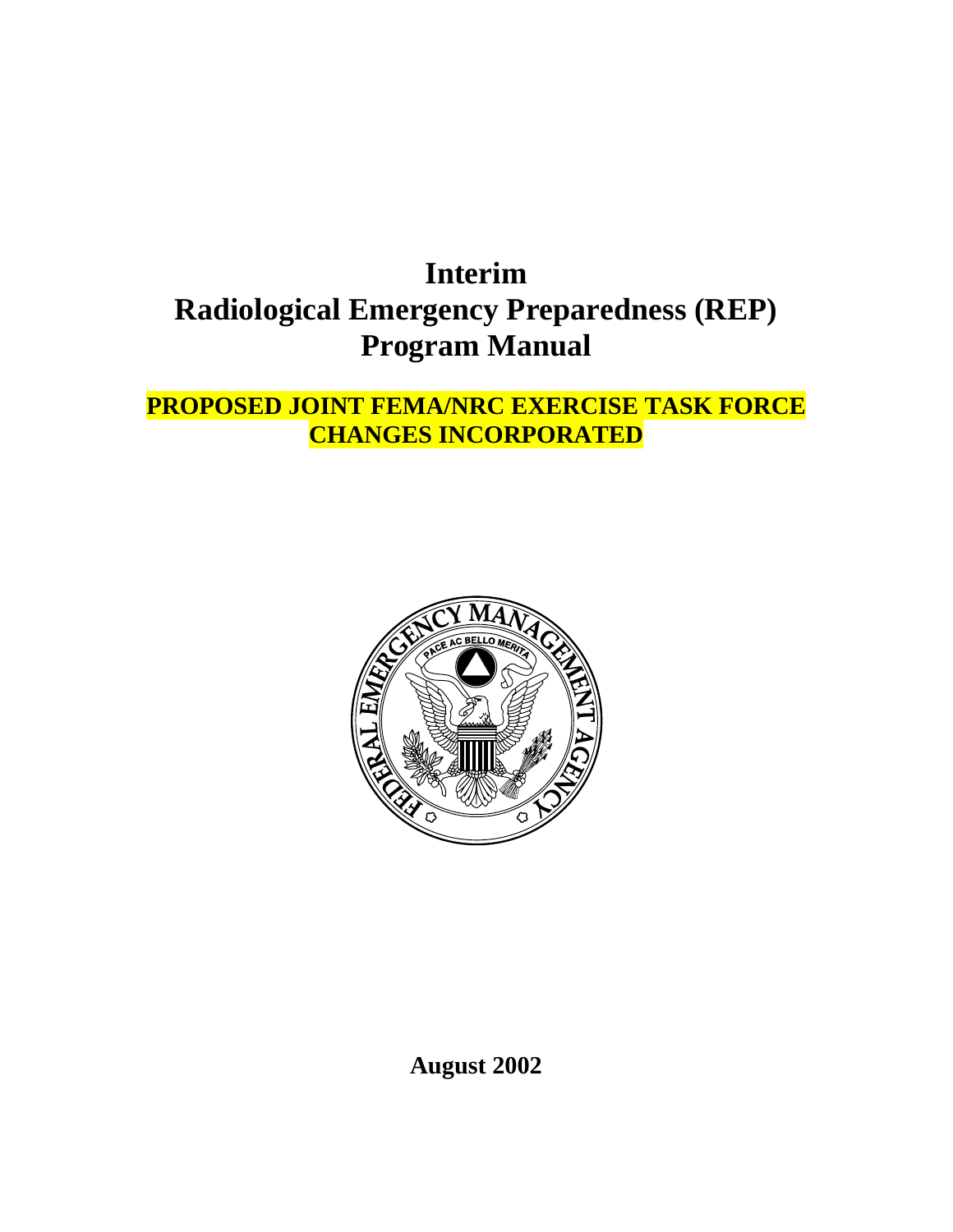# **TASK 3: ESTABLISH EXERCISE EVALUATION AREA CRITERIA AND EXTENT-OF-PLAY**

Prior to the promulgation of the current REP Evaluation Areas Exercise Methodology, REP Exercises were evaluated using the *Radiological Emergency Preparedness Manual* (FEMA-REP-14) and the *Radiological Emergency Preparedness Exercise Evaluation Criteria* (FEMA-REP-15). The following table cross-references the Evaluation Areas to the NUREG-0654 criteria and to the Objectives and Points of Review in FEMA-REP-14 and -15. This should be used when analyzing prior exercise reports and results in preparation for an upcoming exercise.

#### **TABLE 5 Comparison of Proposed Evaluation Areas with NUREG-0654/FEMA-REP-1, Rev. 1 Planning Criteria and REP-14/15 Objectives and Criteria**

| <b>EVALUATION AREA / Sub-element / Criterion</b>                                                                                                                                                                                                                         | <b>NUREG</b><br>$-0654$                | <b>REP-14/15</b><br>Objective & |  |  |
|--------------------------------------------------------------------------------------------------------------------------------------------------------------------------------------------------------------------------------------------------------------------------|----------------------------------------|---------------------------------|--|--|
|                                                                                                                                                                                                                                                                          | Criteria                               | <b>Criterion</b>                |  |  |
| <b>1 - EMERGENCY OPERATIONS MANAGEMENT</b>                                                                                                                                                                                                                               |                                        | 1, 2, 3, 4, 5,<br>8, 14, 17, 30 |  |  |
| 1.a - Mobilization                                                                                                                                                                                                                                                       |                                        |                                 |  |  |
| <b>1.a.1</b> : OROs use effective procedures to alert, notify, and mobilize                                                                                                                                                                                              | A.4; C.1;                              | 1.1, 1.2; 30                    |  |  |
| emergency personnel and activate facilities in a timely manner.                                                                                                                                                                                                          | D.3,4;<br>E.1,2; H.4                   |                                 |  |  |
| $1.b - Facilitiesb$                                                                                                                                                                                                                                                      |                                        |                                 |  |  |
| <b>1.b.1</b> : Facilities are sufficient to support the emergency response.                                                                                                                                                                                              | H.3                                    | 2.1                             |  |  |
| 1.c – Direction and Control                                                                                                                                                                                                                                              |                                        |                                 |  |  |
| <b>1.c.1</b> : Key personnel with leadership roles for the ORO provide direction                                                                                                                                                                                         | A.1.d;                                 | 3.1                             |  |  |
| and control to that part of the overall response effort for which they<br>are responsible.                                                                                                                                                                               | A.2.a,b                                |                                 |  |  |
| 1.d – Communications Equipment                                                                                                                                                                                                                                           |                                        |                                 |  |  |
| <b>1.d.1</b> : At least two communication systems are available, at least one<br>operates properly, and communication links are established and<br>maintained with appropriate locations. Communications<br>capabilities are managed in support of emergency operations. | F.1,2                                  | 4.1                             |  |  |
| 1.e - Equipment and Supplies to Support Operations                                                                                                                                                                                                                       |                                        |                                 |  |  |
| <b>1.e.1</b> : Equipment, maps, displays, dosimetry, potassium iodide (KI), and<br>other supplies are sufficient to support emergency operations.                                                                                                                        | H.7, 10;<br>J.10.a,b,e;<br>J.11; K.3.a | 2.1; 5.1; 8.2;<br>14.2          |  |  |

h Facilities will only be specifically evaluated for this criterion if they are new or have substantial changes in structure or mission.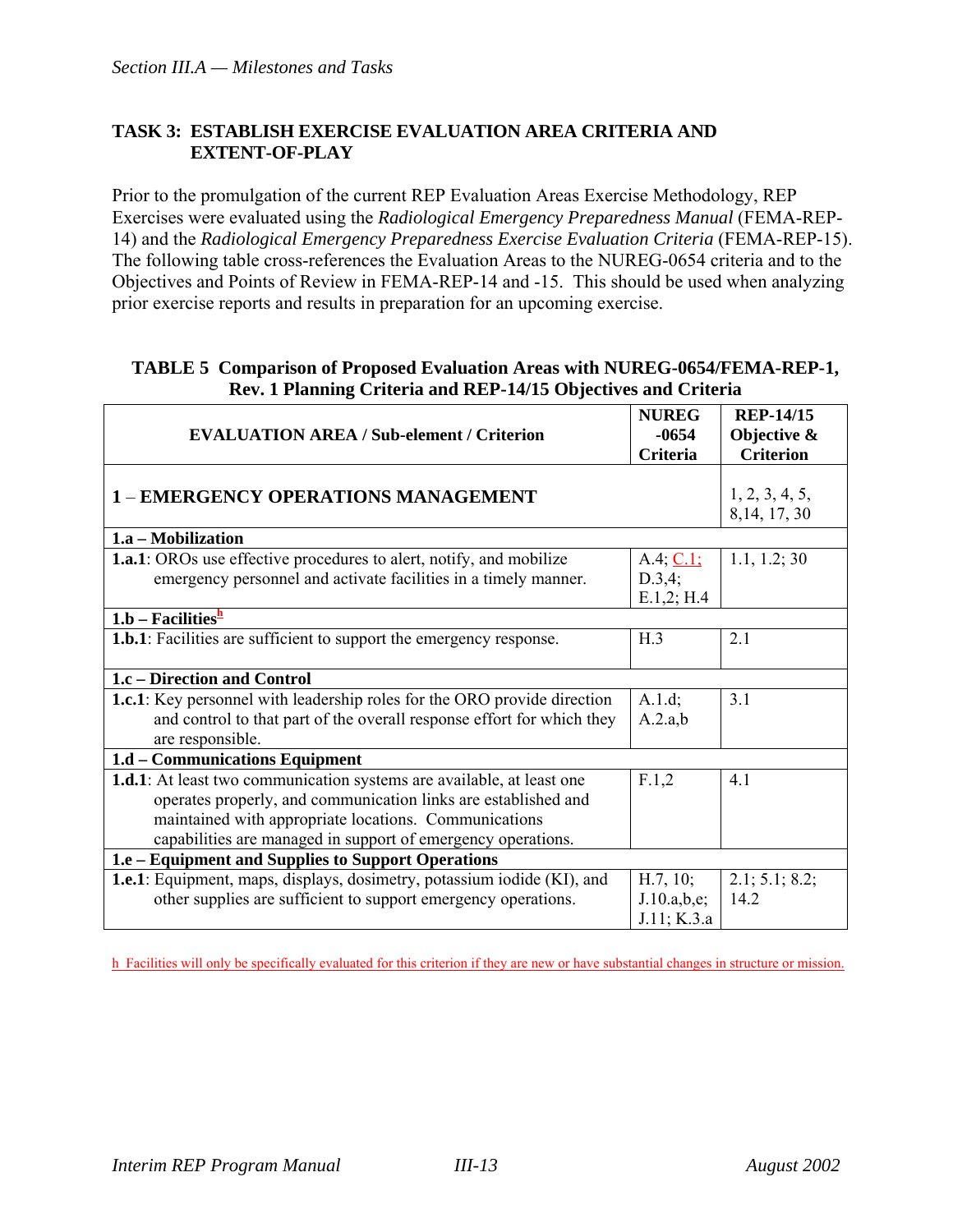$\overline{\Gamma}$ 

#### **TASK 3: ESTABLISH EXERCISE EVALUATION AREA CRITERIA AND EXTENT-OF-PLAY**

#### **TABLE 5 Comparison of Proposed Evaluation Areas with NUREG-0654/FEMA-REP-1, Rev. 1 Planning Criteria and REP-14/15 Objectives and Criteria (cont'd)**

| <b>2 - PROTECTIVE ACTION DECISION MAKING</b>                                              |            | 5, 7, 9, 14, 15,<br>16, 26, 28 |  |  |
|-------------------------------------------------------------------------------------------|------------|--------------------------------|--|--|
| 2.a – Emergency Worker Exposure Control                                                   |            |                                |  |  |
| 2.a.1: OROs use a decision-making process, considering relevant factors                   | J.10.e.f.  | 5.1, 5.3; 14.1                 |  |  |
| and appropriate coordination, to ensure that an exposure control                          | K.4        |                                |  |  |
| system, including the use of KI, is in place for emergency workers                        |            |                                |  |  |
| including provisions to authorize radiation exposure in excess of                         |            |                                |  |  |
| administrative limits or protective action guides.                                        |            |                                |  |  |
| 2.b -Radiological-Assessment and Protective Action Recommendations and Decisions for      |            |                                |  |  |
| the Plume Phase of the Emergency Phase                                                    |            |                                |  |  |
| 2.b.1: Appropriate protective action recommendations are based on                         | I.8, 10;   | 7.1                            |  |  |
| available information on plant conditions, field monitoring data,                         | Supp. 3    |                                |  |  |
| and licensee and ORO dose projections, as well as knowledge of                            |            |                                |  |  |
| onsite and offsite environmental conditions.                                              |            |                                |  |  |
| 2.b.2: A decision-making process involving consideration of appropriate                   | $J.9$ ;    | 9.1; 14.1                      |  |  |
| factors and necessary coordination is used to make protective action                      | J.10.f.m   |                                |  |  |
| decisions (PADs) for the general public (including the                                    |            |                                |  |  |
| recommendation for the use of KI, if ORO policy).                                         |            |                                |  |  |
| 2.c – Protective Action Decisions Consideration for the Protection of Special Populations |            |                                |  |  |
| <b>2.c.1</b> : Protective action decisions are made, as appropriate, for special          | $J.9$ ;    | 9.1; 15.1; 16.1                |  |  |
| population groups.                                                                        | J.10.d.e   |                                |  |  |
| 2.d - Radiological Assessment and Decision-Making for the Ingestion Exposure Pathway      |            |                                |  |  |
| 2.d.1: Radiological consequences for the ingestion pathway are assessed                   | J.9,11     | 26.1, 26.2                     |  |  |
| and appropriate protective action decisions are made based on the                         |            |                                |  |  |
| ORO planning criteria.                                                                    |            |                                |  |  |
| 2.e - Radiological Assessment and Decision-Making Concerning Relocation, Reentry, and     |            |                                |  |  |
| Return                                                                                    |            |                                |  |  |
| 2.e.1: Timely relocation, reentry, and return decisions are made and                      | I.10; J.9; | 28.1, 28.2,                    |  |  |
| coordinated as appropriate, based on assessments of radiological                          | M.1        | 28.3, 28.4,                    |  |  |
| conditions and criteria in the ORO's plan and/or procedures.                              |            | 28.5                           |  |  |
|                                                                                           |            |                                |  |  |

 $\overline{\phantom{a}}$ 

 $\top$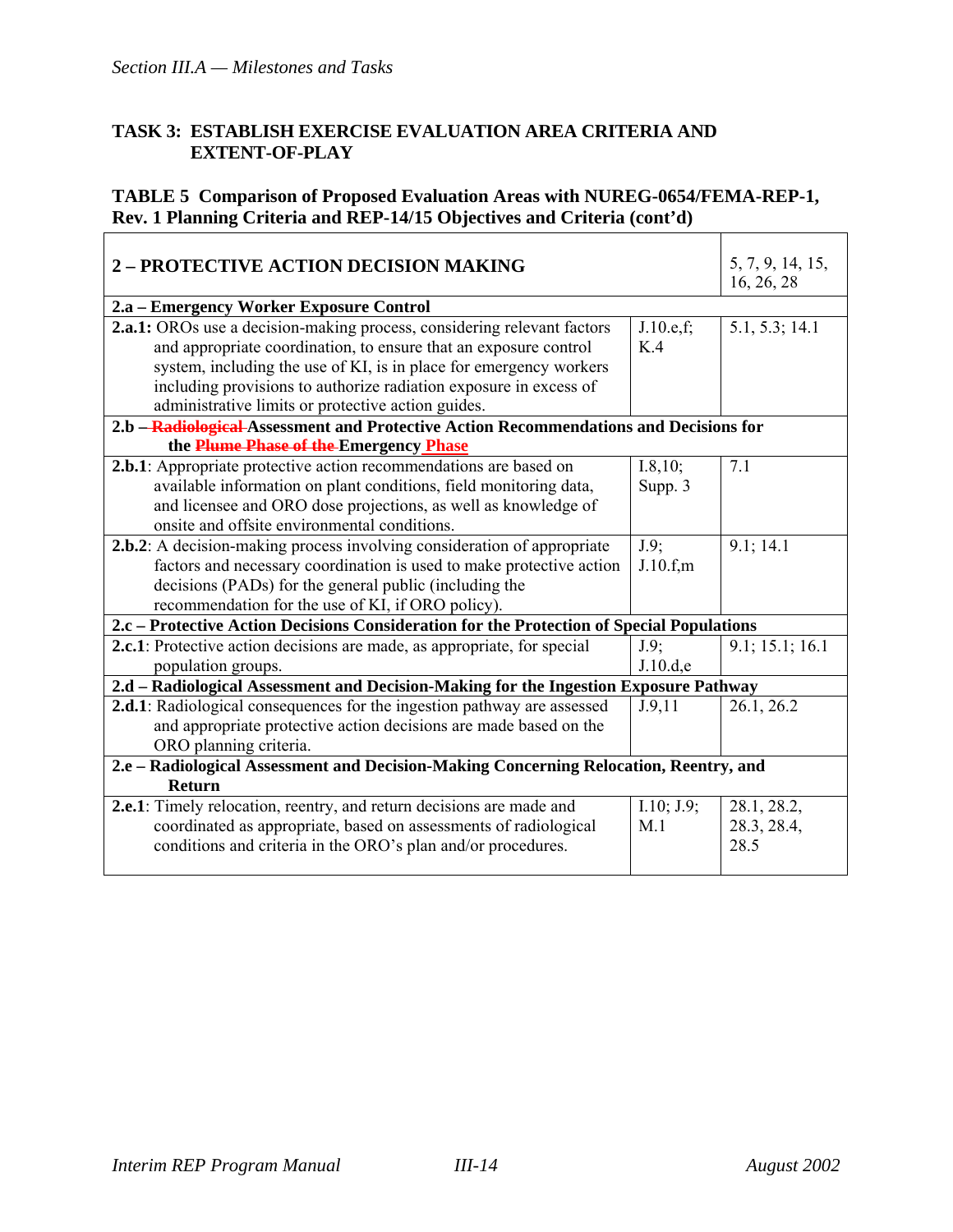#### **TASK 3: ESTABLISH EXERCISE EVALUATION AREA CRITERIA AND EXTENT-OF-PLAY**

#### **TABLE 5 Comparison of Proposed Evaluation Areas with NUREG-0654/FEMA-REP-1, Rev. 1 Planning Criteria and REP-14/15 Objectives and Criteria (cont'd)**   $\overline{\phantom{a}}$

| <b>3 - PROTECTIVE ACTION IMPLEMENTATION</b>                                                                                               |             | 5, 11, 14, 15,<br>16, 17, 27, 29 |  |  |
|-------------------------------------------------------------------------------------------------------------------------------------------|-------------|----------------------------------|--|--|
| 3.a - Implementation of Emergency Worker Exposure Control                                                                                 |             |                                  |  |  |
| <b>3.a.1</b> : The OROs issue appropriate dosimetry and procedures, and manage                                                            | K.3.a, 3.b  | 5.1, 5.2                         |  |  |
| radiological exposure to emergency workers in accordance with the                                                                         |             |                                  |  |  |
| plan and procedures. Emergency workers periodically and at the<br>end of each mission read their dosimeters and record the readings       |             |                                  |  |  |
| on the appropriate exposure record or chart.                                                                                              |             |                                  |  |  |
| 3.b - Implementation of KI Decision                                                                                                       |             |                                  |  |  |
|                                                                                                                                           | J.10.e      |                                  |  |  |
| <b>3.b.1</b> : KI and appropriate instructions are made available should a<br>decision to recommend use of KI be made. Appropriate record |             | 14.1, 14.3                       |  |  |
| keeping of the administration of KI for emergency workers and                                                                             |             |                                  |  |  |
| institutionalized individuals is maintained.                                                                                              |             |                                  |  |  |
| 3.c – Implementation of Protective Actions for Special Populations                                                                        |             |                                  |  |  |
| <b>3.c.1</b> : Protective action decisions are implemented for special populations                                                        | J.10.c.d.g. | 15.1, 15.2                       |  |  |
| other than schools within areas subject to protective actions.                                                                            |             |                                  |  |  |
| <b>3.c.2</b> : OROs/School officials implement protective actions for schools.                                                            | J.10.c.d.g. | 16.1, 16.2, 16.3                 |  |  |
|                                                                                                                                           |             |                                  |  |  |
| 3.d - Implementation of Traffic and Access Control                                                                                        |             |                                  |  |  |
| <b>3.d.1</b> : Appropriate traffic and access control is established. Accurate                                                            | J.10.g,j    | 17.1, 17.2, 17.3                 |  |  |
| instructions are provided to traffic and access control personnel.                                                                        |             |                                  |  |  |
| 3.d.2: Impediments to evacuation and/or response are identified and                                                                       | J.10.k      | 17.4                             |  |  |
| resolved.                                                                                                                                 |             |                                  |  |  |
| 3.e - Implementation of Ingestion Pathway Decisions                                                                                       |             |                                  |  |  |
| <b>3.e.1</b> : The ORO demonstrates the availability and appropriate use of                                                               | J.9,11      | 27.1                             |  |  |
| adequate information regarding water, food supplies, milk and                                                                             |             |                                  |  |  |
| agricultural production within the ingestion exposure pathway                                                                             |             |                                  |  |  |
| emergency planning zone for implementation of protective actions.                                                                         |             |                                  |  |  |
| <b>3.e.2</b> : Appropriate measures, strategies and pre-printed instructional                                                             | J.9,11      | 11.4; 27.2;                      |  |  |
| material are developed for implementing protective action decisions                                                                       |             | 27.3                             |  |  |
| for contaminated water, food products, milk, and agricultural                                                                             |             |                                  |  |  |
| production.                                                                                                                               |             |                                  |  |  |
| 3.f - Implementation of Relocation, Reentry, and Return Decisions                                                                         |             |                                  |  |  |
| 3.f.1: Decisions regarding controlled reentry of emergency workers and                                                                    | M.1,3       | 29.1, 29.2,                      |  |  |
| relocation and return of the public are coordinated with appropriate                                                                      |             | 29.3, 29.4                       |  |  |
| organizations and implemented.                                                                                                            |             |                                  |  |  |
|                                                                                                                                           |             |                                  |  |  |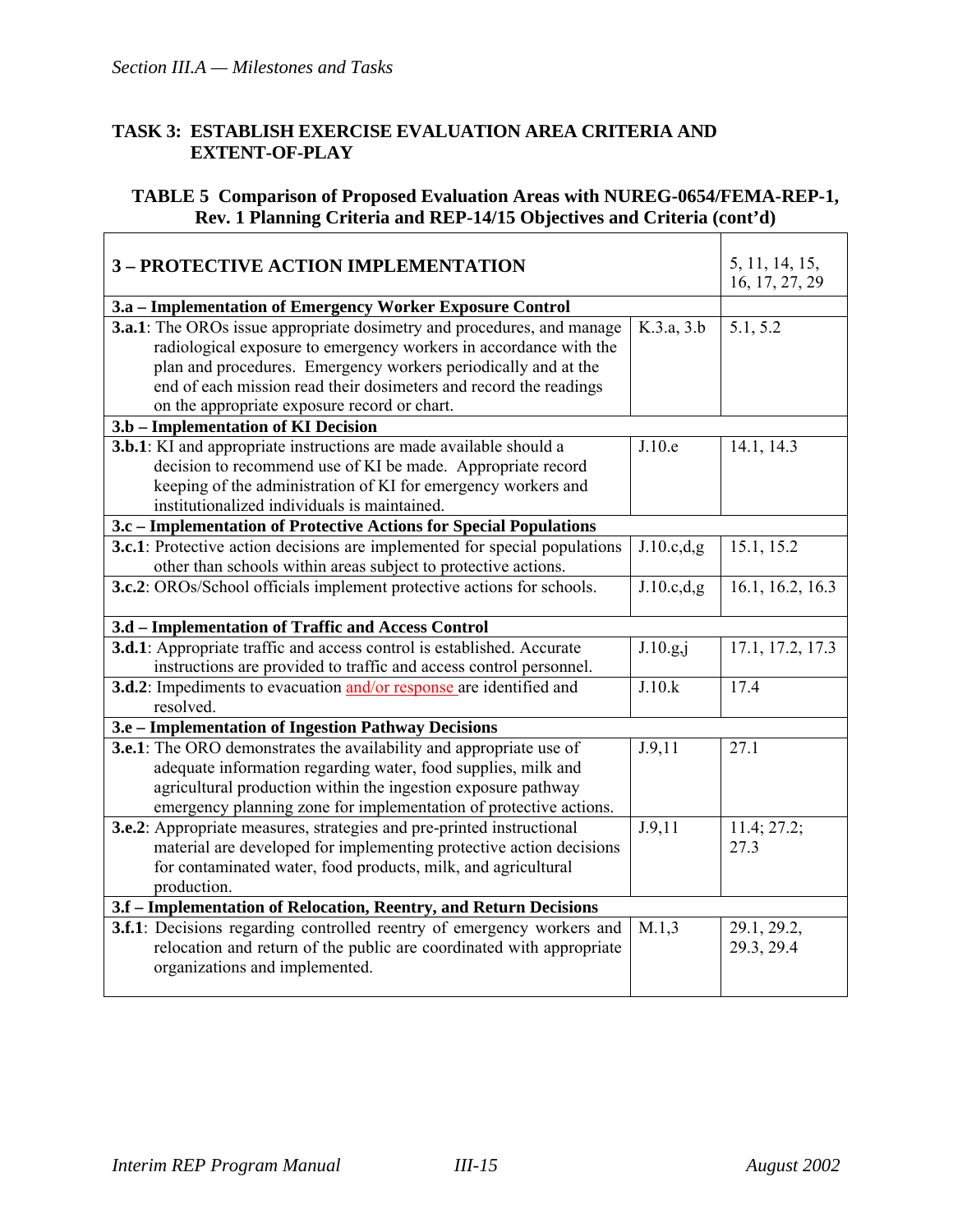#### **TASK 3: ESTABLISH EXERCISE EVALUATION AREA CRITERIA AND EXTENT-OF-PLAY**

#### **TABLE 5 Comparison of Proposed Evaluation Areas with NUREG-0654/FEMA-REP-1, Rev. 1 Planning Criteria and REP-14/15 Objectives and Criteria (cont'd)**

| 5 – EMERGENCY NOTIFICATION AND PUBLIC INFORMATION                                                                                                                                                                                                                                                                                                                                                                                                            |                                                               | 10, 11, 12, 13                                 |  |  |
|--------------------------------------------------------------------------------------------------------------------------------------------------------------------------------------------------------------------------------------------------------------------------------------------------------------------------------------------------------------------------------------------------------------------------------------------------------------|---------------------------------------------------------------|------------------------------------------------|--|--|
| 5.a - Activation of the Prompt Alert and Notification System                                                                                                                                                                                                                                                                                                                                                                                                 |                                                               |                                                |  |  |
| <b>5.a.1</b> : Activities associated with primary alerting and notification of the<br>public are completed in a timely manner following the initial<br>decision by authorized offsite emergency officials to notify the<br>public of an emergency situation. The initial instructional message<br>to the public must include as a minimum the elements required by<br>current FEMA REP guidance.                                                             | <b>10 CFR</b><br>Part 50,<br>Appendix<br>E.IV.D;<br>E.5, 6, 7 | 10.1                                           |  |  |
| <b>5.a.2: [RESERVED]</b>                                                                                                                                                                                                                                                                                                                                                                                                                                     |                                                               |                                                |  |  |
| <b>5.a.3</b> : Activities associated with FEMA approved exception areas (where<br>applicable) are completed within 45 minutes following the initial<br>decision by authorized offsite emergency officials to notify the<br>public of an emergency situation. Backup alert and notification of<br>the public is completed within 45 minutes following the detection<br>by the ORO of a failure of the primary alert and notification<br>system. $\frac{1}{2}$ | Appendix<br>3: B.2.c;<br>E.6                                  | 10.2, 10.3                                     |  |  |
| 5.b - Emergency Information and Instructions for the Public and the Media                                                                                                                                                                                                                                                                                                                                                                                    |                                                               |                                                |  |  |
| <b>5.b.1</b> : OROs provide accurate emergency information and instructions to<br>the public and the news media in a timely manner.                                                                                                                                                                                                                                                                                                                          | E.5,7;<br>G.3.a;<br>G.4.c                                     | 11.1, 11.2,<br>11.3; 12.1,<br>12.2; 13.1, 13.2 |  |  |

i. The failure (or partial failure) of the primary alert and notification system must be demonstrated once every six years in conjunction with the required hostile action-based scenario in cases where plans require the deployment of resources to perform backup route alerting, which may also be detailed to respond to a hostile action-based event at the site (LLEA,etc).

 $\overline{\phantom{a}}$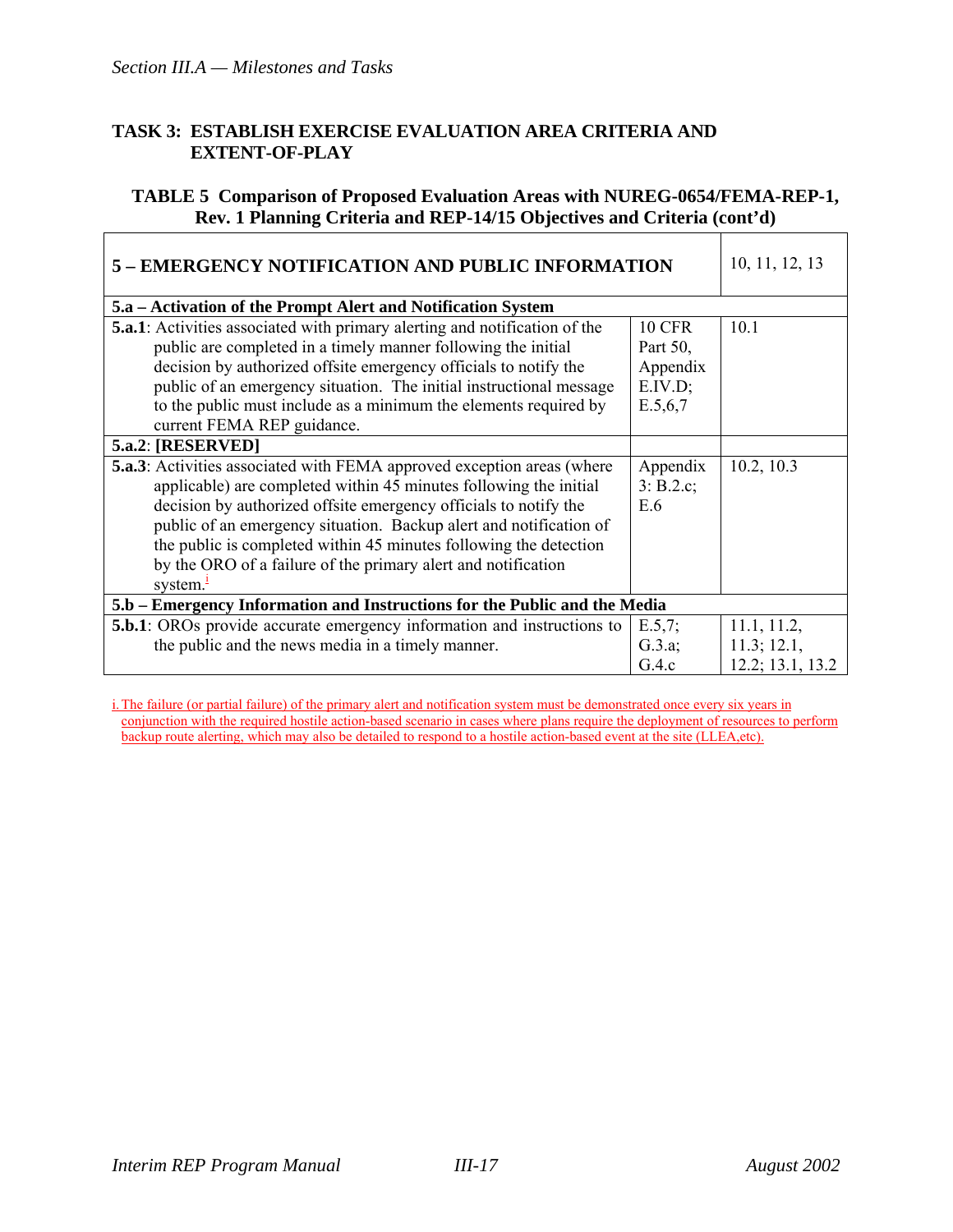#### **Description**

The scenario for a simulated nuclear power plant accident is developed jointly by the State and Licensee and submitted to NRC and FEMA Regional Offices for review. The FEMA RAC Chair reviews the scenario to confirm that the source term and scenario events are adequate to drive the agreed-upon exercise evaluation area criteria and extent of play.

#### **Milestone**

State and Licensee scenario developers jointly submit the scenario to FEMA at least 60 days prior to the exercise. The RAC Chair completes review of the scenario at least 45 days before the exercise. Final scenario adjustments to ensure adequate demonstration of evaluation area criteria are made by the State and Licensee at least 15 days prior to the exercise.

#### **References**

**NUREG-0654** 

#### **Products**

Exercise scenario.

#### **Guidance**

The exercise scenario should include plant conditions and offsite consequences sufficient to drive activities necessary for the demonstration of the agreed-upon exercise evaluation area criteria.

The State and Licensee should develop a scenario for submission to FEMA and the NRC that includes the following information:

- A chronology of all key events;
- A narrative description of exercise events and activities;
- Meteorological data and forecasts; and
- Radiological data, e.g., characteristics of release, projected dose, exposure rates, and concentrations in the environment.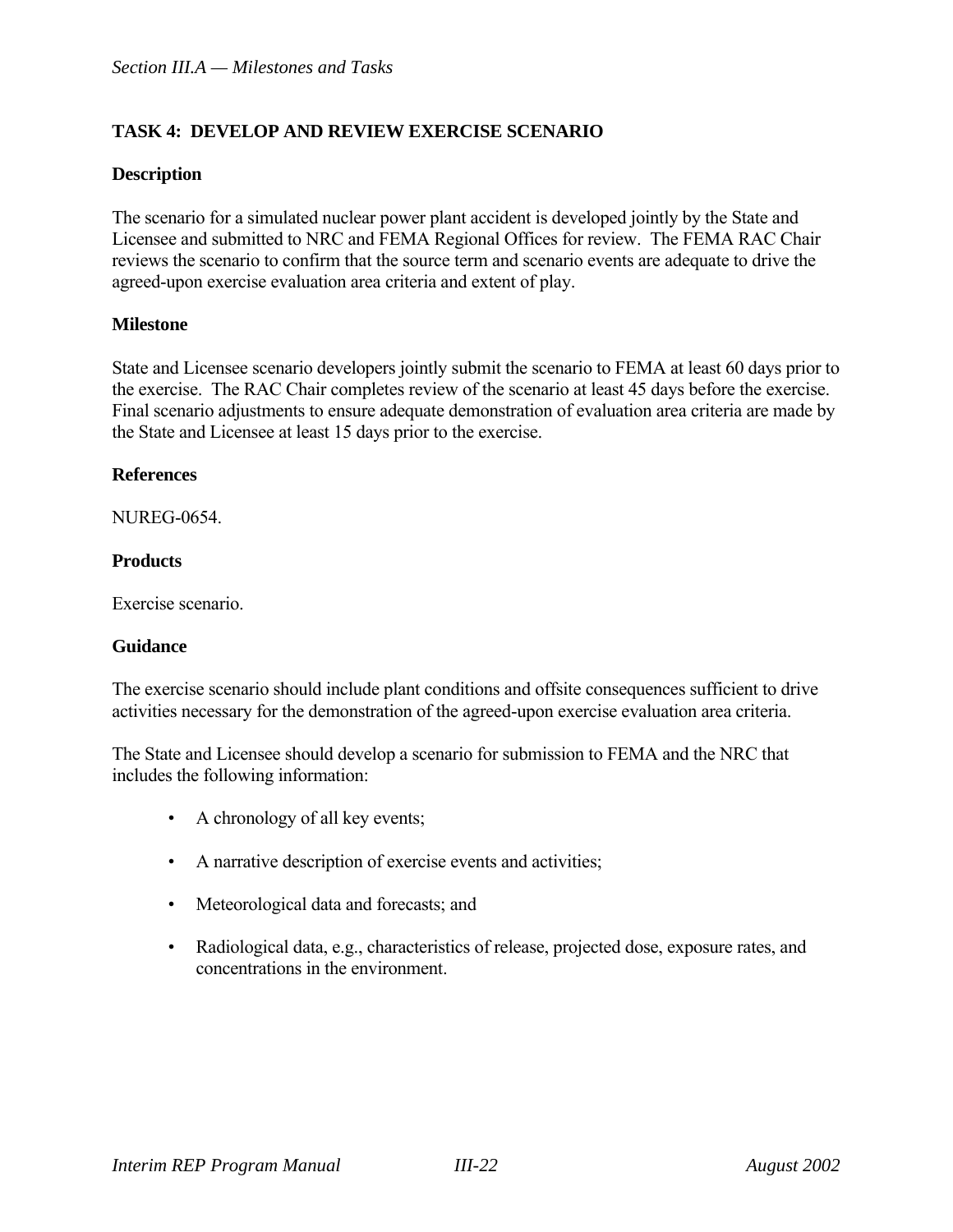The radiological data should be supported by and compatible with plant conditions and the associated potential for releases or simulated releases should support and be compatible with the radiological data. In the absence of a simulated release, the extent-of-play committee should develop controller inject data should be developed to drive activities that require simulated exposure rates or concentrations in the environment.

The following guidance is provided for the development of exercise scenarios for play related to evacuation, sheltering, administration of potassium iodide (KI), decontamination, control of contaminated food and water, relocation, reentry, and return. Doses and distances should be contextually determined in accordance with the following:

- Specific organizational plans,
- The geographical location of involved jurisdictions,
- The status of demonstrated evaluation area criteria within six-year periods,
- The identification of uncorrected Areas Requiring Corrective Action (ARCAs), and
- Other exercise-specific considerations

**Use of decision criteria.** Exercises are designed to enable OROs to demonstrate the capability to make decisions on appropriate actions to protect the public and emergency workers using procedures and decision criteria established in the plans. The evaluation area criteria to be demonstrated and the corresponding extent-of-play should be agreed upon and documented in a pre-exercise agreement by the State and FEMA prior to initiating the development of a scenario (Task 3).

Demonstration of decisions to implement evacuation and sheltering necessitates special consideration. **Initial** decisions to evacuate and shelter are typically based on plant conditions and associated recommendations by the Licensee. These decisions usually prescribe evacuation to a predetermined distance (e.g., a two-mile radius and five miles in downwind sectors almost always converted to pre-planned geographic areas) and sheltering (or staying indoors waiting for additional instructions) to a greater distance. **Subsequent** decisions to evacuate and shelter are typically based on a comparison of projected dose to the PAG, where the projected dose is calculated based on a simulated release or field measurement data (including meteorological data and forecasts) provided by controller injects. For these subsequent decisions, the projected dose should exceed the evacuation and sheltering PAGs to a distance greater than the initial recommendation, but not beyond the boundary of the plume pathway EPZ.

For each evaluation area criterion to be demonstrated in an exercise, the accident scenario should be sufficient to drive exercise play for the participating jurisdictions, in accordance with the extent-ofplay agreements. The distance from the nuclear power plant that a particular decision criterion (e.g., PAG) should be exceeded is contextually determined by the location of the jurisdictions designated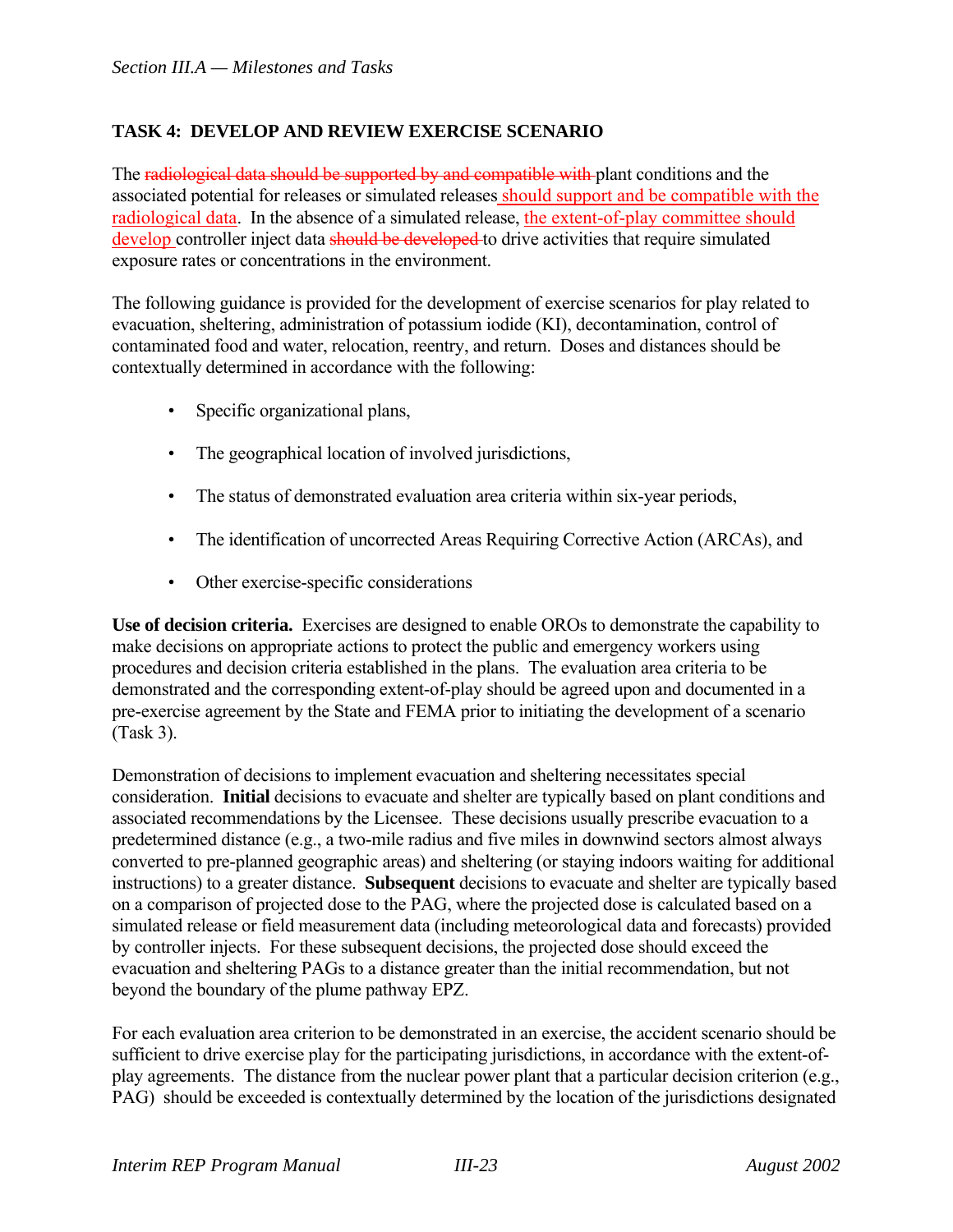to demonstrate the activity. For example, if controls on milk or food crops will be demonstrated, the PAGs should be exceeded in areas that involve production or processing of these products. Radiological data to support controller injects should be provided as part of the scenario.

It is not necessary to exceed all PAGs in order to demonstrate implementation of an action. For example, to demonstrate a decision to evacuate, either the thyroid or TEDE PAG may be exceeded.

The following guidance applies scenario criteria to specific aspects of REP exercise play.

1. **Plume pathway exercise play:** This guidance applies when there is no demonstration of ingestion pathway exercise play, relocation, reentry, or return (so called **plume-only** exercises). There are two basic approaches to satisfying the evaluation area criteria and extent-of-play agreements for plume-only exercises. The **preferred approach** entails an integrated exercise where the accident scenario includes a combination of plant conditions and a simulated release of radioactive materials into the environment. In such an approach, the source term corresponding to the simulated release and resultant dose projections should be of sufficient magnitude and distance to drive the demonstration of exercise evaluation area criteria and extent-of-play for the participating jurisdictions in accordance with the preexercise agreements. While this approach postulates a simulated release into the environment, **initial** protective action decision making and implementation should be based on plant conditions alone. **Subsequent** decisions to evacuate and shelter are typically based on a comparison of projected dose to the PAG, where the projected dose is calculated based on a simulated release or field measurement data (including meteorological data and forecasts) provided by controller injects. For these subsequent decisions, the projected dose should exceed the evacuation and sheltering PAGs to a distance greater than the initial recommendation, but not beyond the boundary of the plume pathway EPZ. However, radiological release conditions should be varied between biennial exercise scenarios within the 6-year cycle (refer to plume pathway scenario options "d  $\&$  e" below).

 For exercise play related to the use or nonuse of **KI** for emergency workers, scenarios should contain sufficient radioiodine release to force participating jurisdictions to make decisions whether or not to use KI. It is not necessary for scenarios to exceed the PAG for KI to adequately test decision making for its use or nonuse by emergency workers. For jurisdictions that have opted to include the use of KI as a supplement to evacuation and/or sheltering for the general public, scenarios must include sufficient radioiodine to exceed the PAG once in the six year cycle for each offsite jurisdiction. With respect to the distribution of KI for emergency workers, it is generally not necessary to exceed the PAG for KI since distribution of KI is effected during the early stages of an emergency to permit its use prior to exposure by the emergency workers.

 **Plume pathway scenario option:** An alternative approach to satisfying evaluation area criteria and extent-of-play agreements for plume-only exercises is to base decisions on plant conditions with potential for release but with no simulated release of radiological materials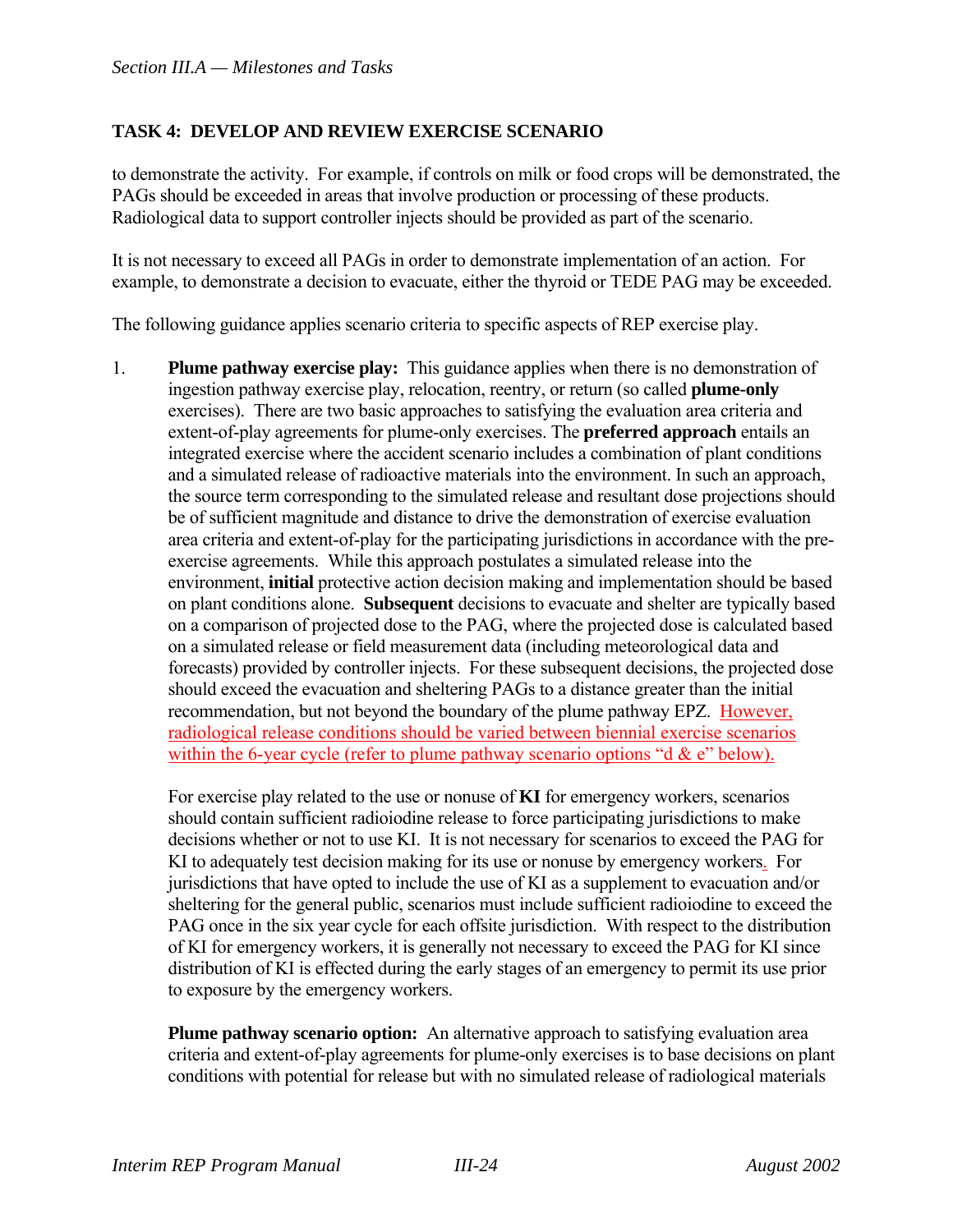from the plant. In such a scenario, plant conditions alone may be used to drive exercise play for all initial protective action decision making and implementation.

 Subsequent protective action decision making and implementation would be based on a combination of plant conditions and controller injects. Controller injects would be used to drive components of field exercise play requiring contamination or exposure rates. Examples of such components are as follows:

- Dose projection,
- Decisions to decontaminate people and equipment,
- Emergency worker use and understanding of established **turn back** values, and
- Field monitoring.

 Under this alternative approach, OROs affected by the plume (as determined by the exercise scenario and in accordance with extent-of-play agreements) should implement appropriate and timely protective actions in accordance with the PAG strategies set forth in the plans.

 Certain conditions should be met for FEMA to approve such an approach. (1) The involved OROs cannot have a FEMA-cited Deficiency related to protective action decision making in the last exercise. (2) Scenarios should be designed to sustain potential projected doses for a sufficient period of time to drive OROs to implement protective actions, as applicable (refer to additional options "d  $\&$  e" below). Such scenario designs would preclude OROs from waiting out the scenario in order to avoid making decisions on the implementation of protective actions. Failure of responsible OROs to take appropriate and timely protective actions may result in FEMA citing a Deficiency, even in the absence of a simulated release during the exercise. (3) The scenario should contain simulated contamination or exposure rates in the form of controller injects to drive field exercise play components requiring them or allow for the evaluation during an out of sequence drill. (4) If the OROs have opted to use KI for the general public, Criterion 3.b.1 cannot have been selected for demonstration.

 The plume pathway exercise play option set forth above should not be used for exercises in which ingestion and/or relocation, reentry, and return pathway exercise play is carried out because of the need to have simulated deposition of radioactive materials for these activities. Additional scenario options include:

*a. States may demonstrate their post-plume phase capabilities more frequently than the required once every six years.* 

Offsite response organizations may conduct post-plume phase exercise activities (i.e., ingestion, relocation, recovery and return activities) more than the required once every six years. Post-plume phase activities may be performed in connection with a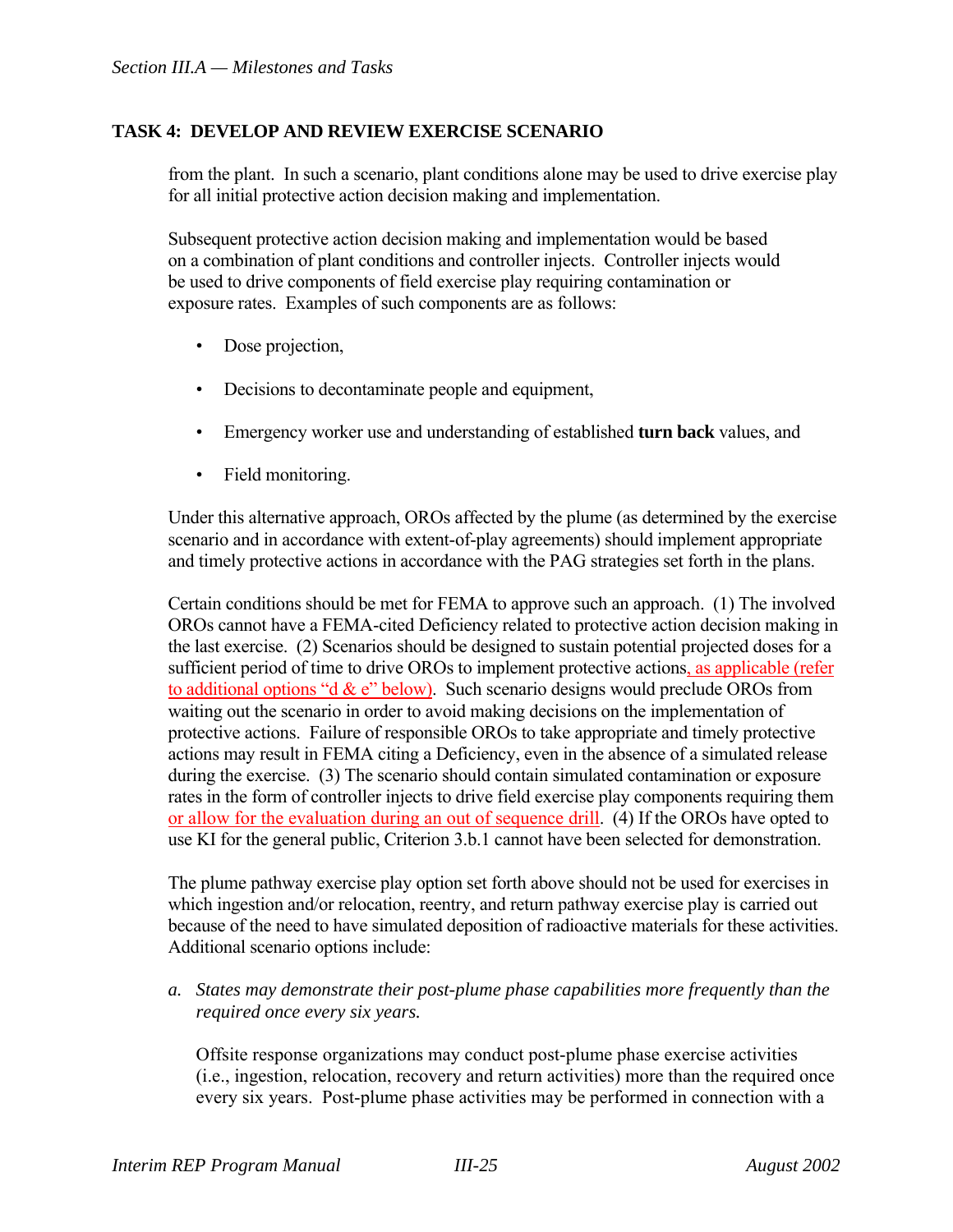plume exercise, or they may be separated. If separated, the plume phase technical data may be extended into post-plume activities. However, the bases for performing the post-plume phase activities may be derived from other technical data discrete from what was used in the previous plume exercise. Regardless of where the activity is generated or derived (e.g., the previous plume exercise or a new scenario), a pre-exercise briefing is necessary to ensure that all response organizations (Federal, State, Tribal, and local) are uniformly cognizant of these data and assumptions. When the post-plume phase is an extension of the previous plume phase exercise, the briefing should include the protective action decisions made during that exercise. If a new scenario is used, the briefing should include discussion of the data, information, and controller injects necessary for the development of protective action decisions as a point of departure for the post-plume phase exercise.

Demonstration criteria for this option would be the same for any post-plume phase exercise.

*b. Mini-scenarios may be developed to support the increased participation of local responders*.

Mini-scenarios, sometimes referred to as "controller injects," can provide increased participation by State (at times), Tribal, and local response organizations during lulls in the primary radiological response activities. For example, a HAZMAT miniscenario incident would require an immediate response.

Mini-scenarios may be useful in enhancing exercise play for offsite emergency response organizations. However, they should be designed to not detract from the primary goals, technical analysis, and time line of the primary scenario.

*c. Exercises may begin at any of the four Emergency Classification Levels (ECLs) and/or an ECL may be skipped to reflect a fast-breaking event.* 

At least one biennial exercise per cycle should involve at a minimum an initial classification at a Site Area Emergency or rapid escalation from an Alert to a Site Area Emergency.

Organizations may design events triggering an offsite response to initiate exercise play at any ECL and/or provide for the skipping of an ECL(s). In many exercises, the scenario generally postulates a sequential escalation from an Unusual Event or Alert classification through a Site Area Emergency to a General Emergency classification, with appropriate time periods designated between classifications to allow for the systematic demonstration of response activities. This scenario does not reflect actual event classifications where licensees have initially classified at the Alert level or higher. Skipping ECLs can make for less predictability and as a result more realistic and challenging scenarios.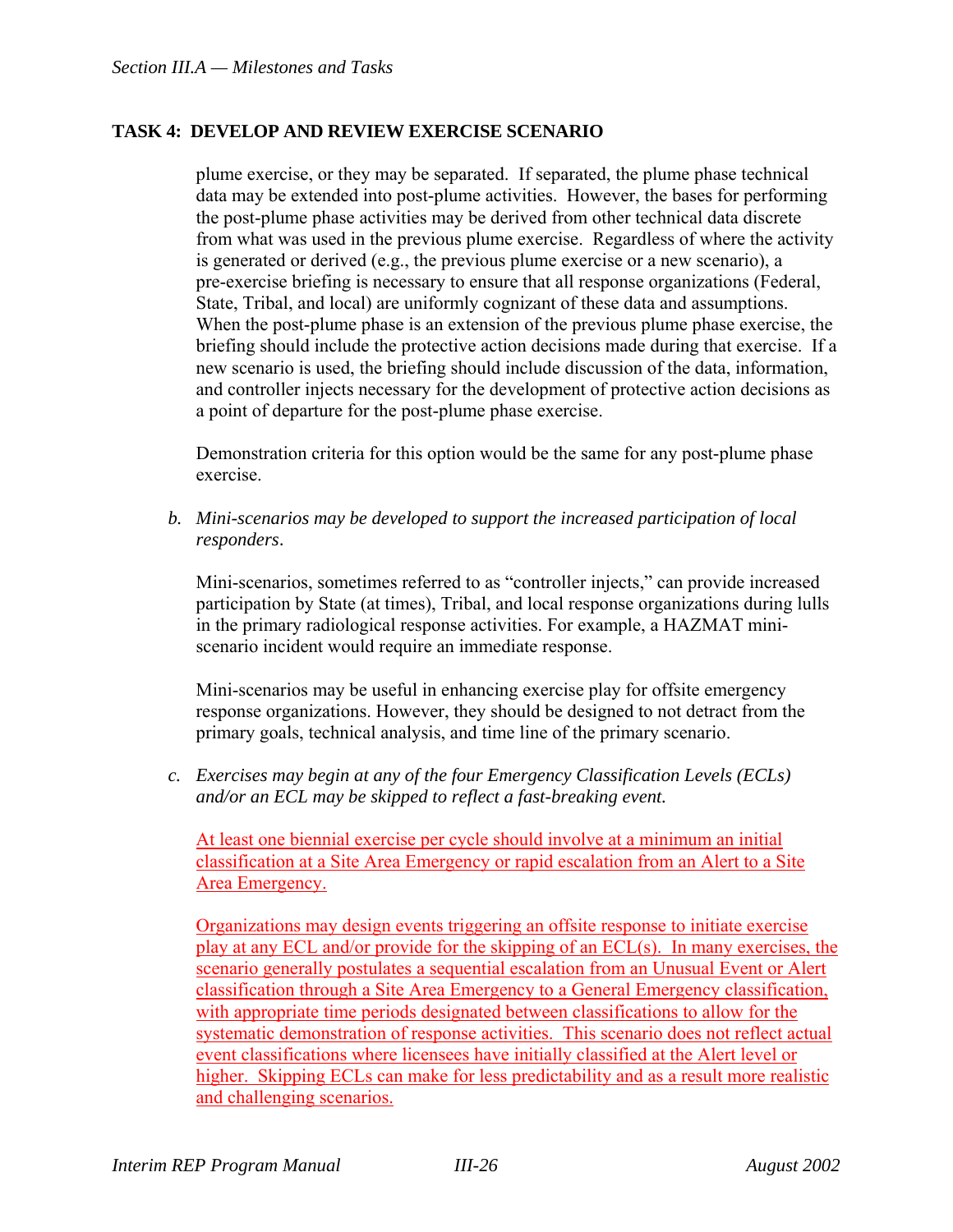Events triggering an offsite response may be designed to initiate exercise play at any ECL and/or provide for the skipping of an ECL(s). Skipping ECLs can make for more interesting and less predictable scenarios. To drive the offsite response, an event generally must reach the General Emergency classification. If the event does not result in a simulated release of radioactivity, the extent-of-play committee must provide controller injects must be provided to allow evaluation of field monitoring/dose projection and protective action decision-making/implementation activities.

It is recommended that FEMA recommends that organizations vary scenarios for exercises and drills be varied to enhance training and provide for a more realistic response. Scenarios for drills should be independent of the scenario used for the exercise. In addition, the advantages gained by not declaring the four ECLs in sequential order can be lost if the "dress rehearsal" drill that is held at many sites employs the same use of ECLs out of their usual order. The scenario for the "dress rehearsal" should *not* be the same scenario that is used during the evaluated exercise.

#### *d. Radiological release options should be varied.*

(1) No release. One biennial exercise per cycle will not be required to simulate a radiological release to the environment. However, the scenario must postulate conditions that would warrant a protective action decision. This will require the escalation to a General Emergency classification (based on plant conditions) to drive a protective action decision, based on the licensee and state/local emergency plans, and reflect the potential for an imminent release if appropriate mitigative actions are not taken. The scope of demonstration will include the capability to mobilize and control field teams and perform and coordinate dose assessments.

To allow for the evaluation of dose assessment and field monitoring activities for a postulated radiological release, either controller injects may be provided or biennial exercise will be supplemented by formal evaluation of the annual radiological monitoring drill and health physics drill by FEMA-REP Program.

Due to the impact on state and local resources, prior agreement of the use of the "no release" option must be reached between the licensee and respective offsite response organizations as part of the overall scenario development process.

- (2) At least oOne biennial exercise per cycle will simulate dose levels to exceed EPA-400 Protective Action Guides (PAGs) beyond the site boundary, with the potential for dose levels to exceed EPA- 400 PAGs beyond two miles if prompt mitigative actions are not implemented.
- (3) At least oOne biennial exercise per cycle will simulate dose levels to exceed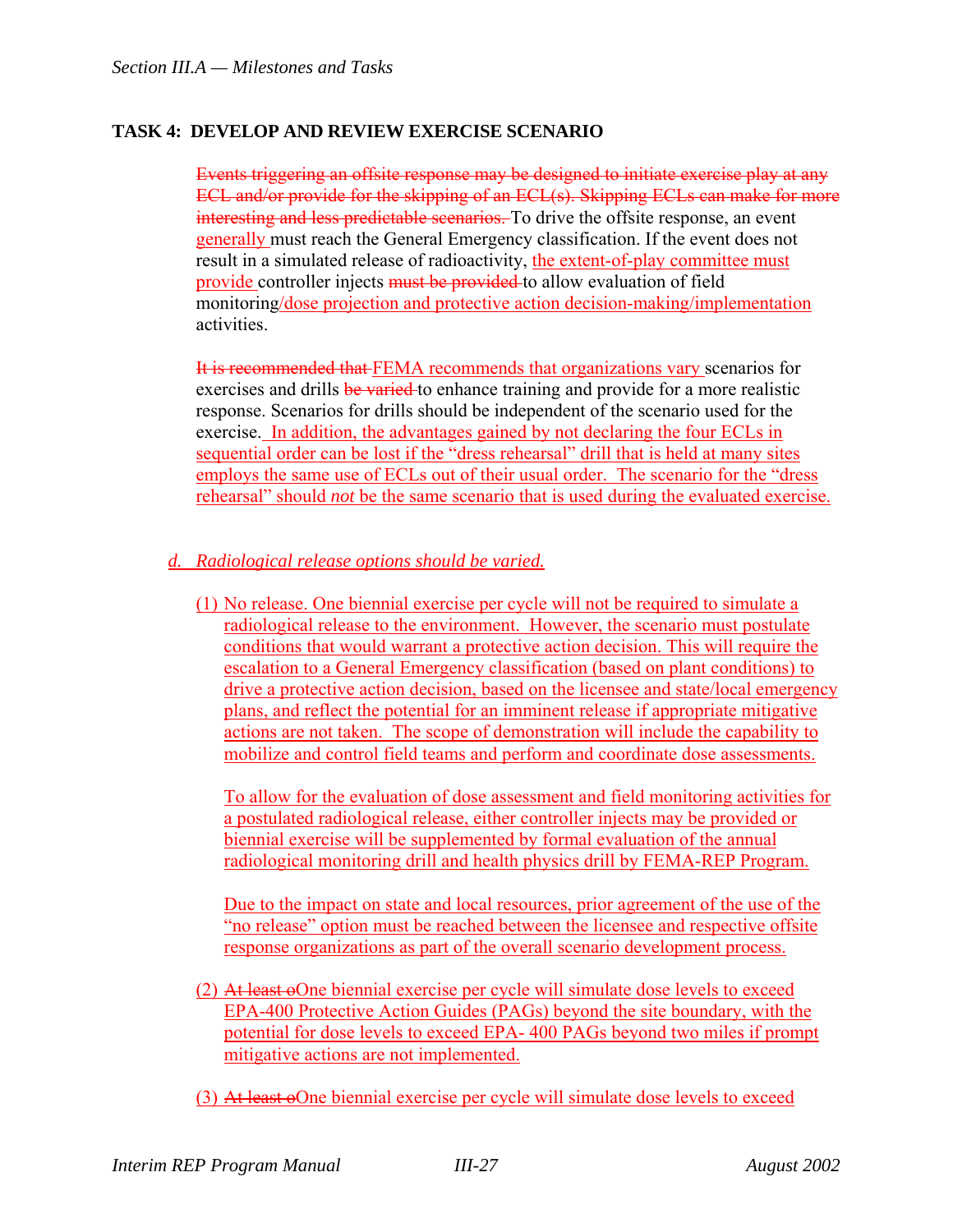EPA-400 PAGs beyond five miles, with the ability to determine and implement protective actions out to 10 miles based on release. This release option is required for all ingestion pathway exercise scenarios.

*e. Radiological release conditions should vary.*

Release and meteorological conditions will vary between exercise scenarios within a cycle (i.e., puffs vs. continuous release, ground vs. elevated release, shifting wind direction and speed) to reflect plant design and historical site characteristics for a specific season. Controller injects may be needed to drive consideration of field monitoring and consideration of protective actions in other than prevailing downwind areas.

- *f. The spectrum of scenarios will be varied to create more realistic and challenging exercises.*
	- 1) One biennial exercise per cycle must be driven by a hostile action-based scenario that focuses on unique response challenges posed to licensee and offsite response organizations (OROs).
		- Scenarios will differ from cycle to cycle to reflect various attack scenarios considered applicable to the site (i.e., ground, waterborne, airborne, or a combination).
		- Scenarios may include simultaneous attacks or threats to other facilities at the regional or local level that would impact ORO resource availability in responding to an event at the nuclear power plant (NPP) site.
		- Scenarios may include equipment/component failures (i.e., failure of an emergency diesel generator or ECCS pump to start, failure of containment to isolate) to facilitate escalation in event classification or radiological release potential.
		- Scenarios must not provide for a "no release option" for consecutive hostile action-based exercises.
	- 2) Natural phenomenon/all-hazard events should be considered as possible scenario initiating events, based on applicability to site:
		- Natural events historically applicable to the regional area (hurricane, tornado, earthquake, flooding, etc.).
		- Site-specific all-hazards events (accident involving near-site facility, train derailment on or adjacent to site owner controlled area, etc.) These events should not be limited to the impact on NPP structures/ components but also consider the impact on ORO resources and command & control. However, event(s) should not be of sufficient magnitude to focus attention away from evaluating the response to the overall NPP emergency.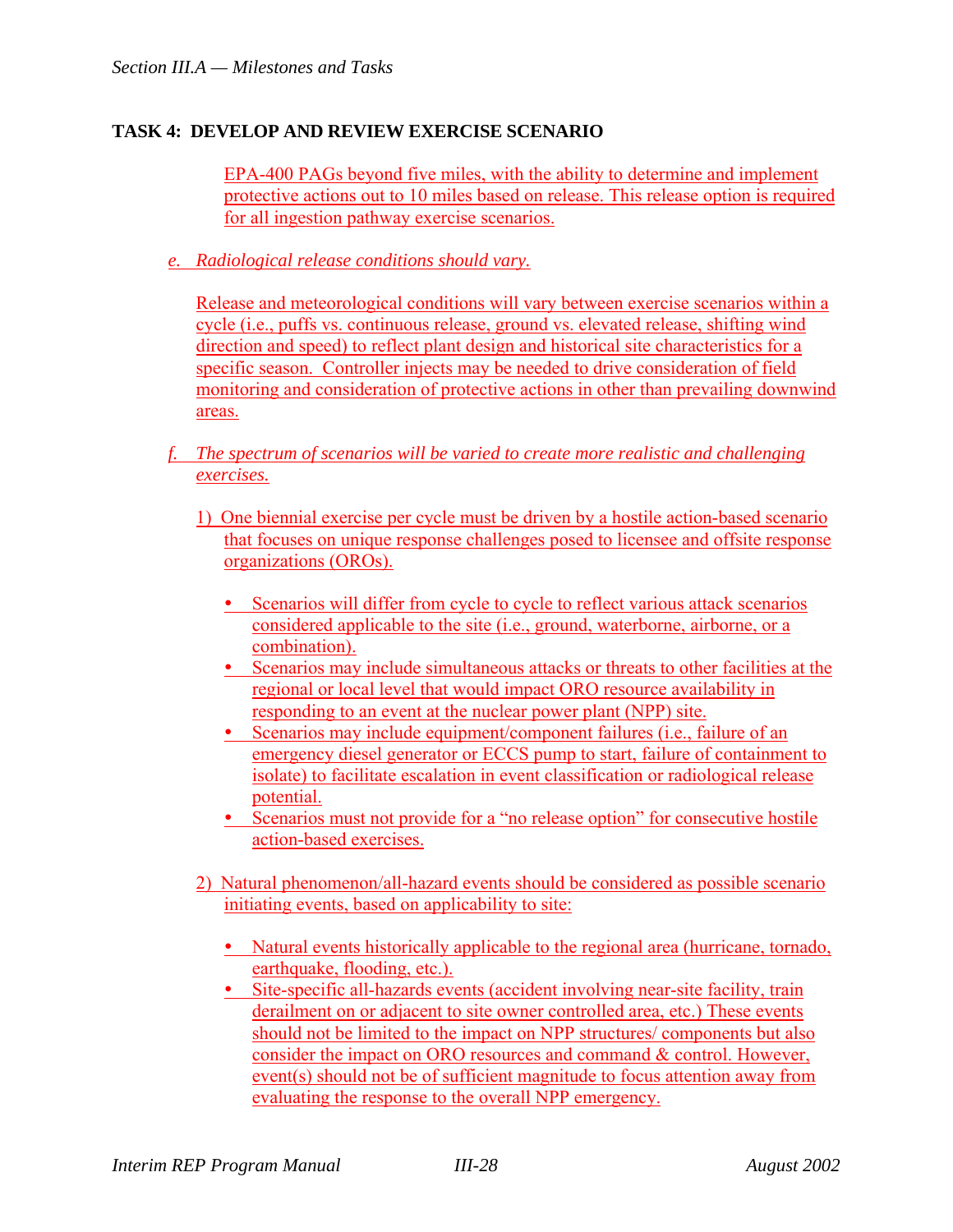- 3) Impact of seasonal conditions Guidance currently states that "exercises should be conducted under various seasons and weather conditions." However, implementation has been impractical. As such, the focus should be on seasonal factors impacting the protective action recommendation/pad process, schools in/out of session, etc.
- *d.g.The plume and post-plume phases of the exercise may be separated by days or months.*

Organizations may separate Pplume and post-plume activities may be separated. Separating post-plume from plume activities would provide OROs with additional time for performing these activities more comprehensively.

*e.h.State, Tribal, and local governments may provide a representative who is involved in exercise planning on a confidential basis and is not a member of the response team. This confidential representative or a trusted agent could provide input to enhance development of the scenario and extent of play, and, therefore, enhance exercise play.* 

A confidential representative/trusted agent is a member of an ORO who may participate substantially in the exercise design but must agree not to divulge exercise confidences to potential players or others involved with the exercise. A confidential representative/trusted agent cannot be a member of the response team unless the ORO has a shortage of personnel that could play in the exercise. If a confidential representative/trusted agent is used in the exercise, he/she should not be in roles that would be compromised by the knowledge of confidential information and must agree to not use confidential exercise information until it is released. For example, a primary decision maker would not work as a confidential representative/trusted agent, but a traffic/access controller, reception center monitor, dispatcher, or dose assessment team member could be a confidential representative/trusted agent.

2. **Post-plume exercise play:** For post-plume exercise play, exercise scenarios should incorporate simulated offsite deposition exceeding the PAGs for food and/or water, as expressed in the plan. The deposition should exceed the PAGs in areas where typical food or water produced in the area would be found, but not outside the ingestion pathway EPZ. The deposition should contain both short-lived (e.g., iodine and other typical fission products) and long-lived radionuclides (e.g., cesium). The areas to be affected by the radioactive plume and consequent ground deposition should be contextually determined, based on the participating jurisdictions and specific organizational evaluation area criteria to be demonstrated

 For relocation, reentry, and return exercise play, the scenario should incorporate simulated offsite deposition that exceeds the relocation PAGs set forth in the plan in the jurisdictions specified in the extent-of-play agreement. For relocation activities, the projected dose is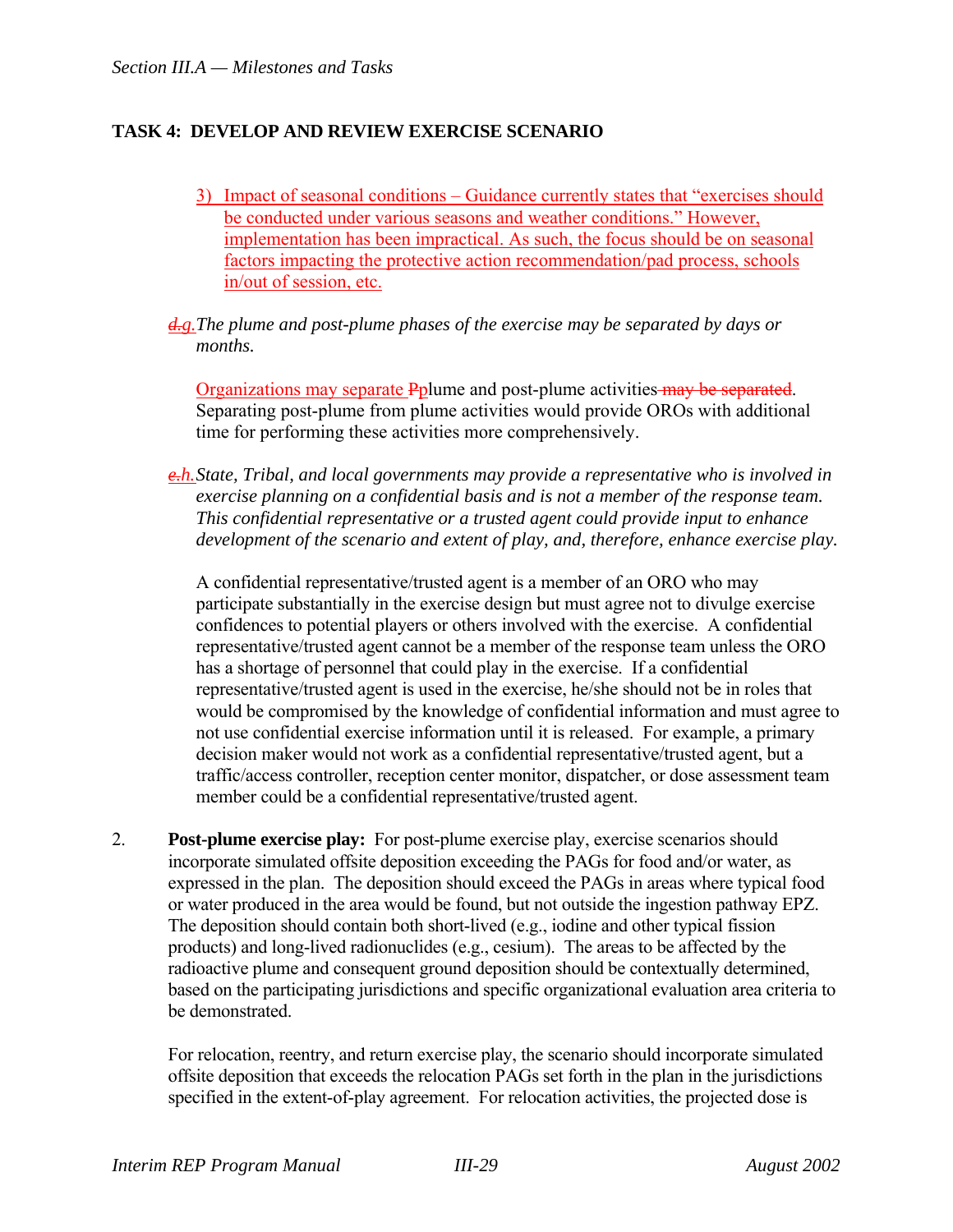calculated for the first year, any subsequent year, and fifty years. The source term should contain both short-lived and long-lived radionuclides such as cesium to prevent waiting out decay to avoid relocation decisions. A cesium-134 plus cesium-137 to iodine-131 ratio in the range of 0.2 to 0.6 is recommended. However, sufficient additional relatively shortlived radionuclides should be included so that the first year relocation dose is the controlling dose.

 It is recommended that ingestion, relocation, reentry, and return exercise play be integrated within the same exercise, because of the similar scenario requirements of exercise play.

 FEMA Regional staff should use this guidance in reviewing and approving scenarios. FEMA and NRC Regional staff should coordinate the scenario review and notify the involved State(s) and Licensee of any necessary modifications. If scenarios do not meet these criteria, meetings should be conducted with all involved parties to identify and agree upon scenario modifications. If agreement cannot be reached, assistance should be requested from FEMA and NRC Headquarters.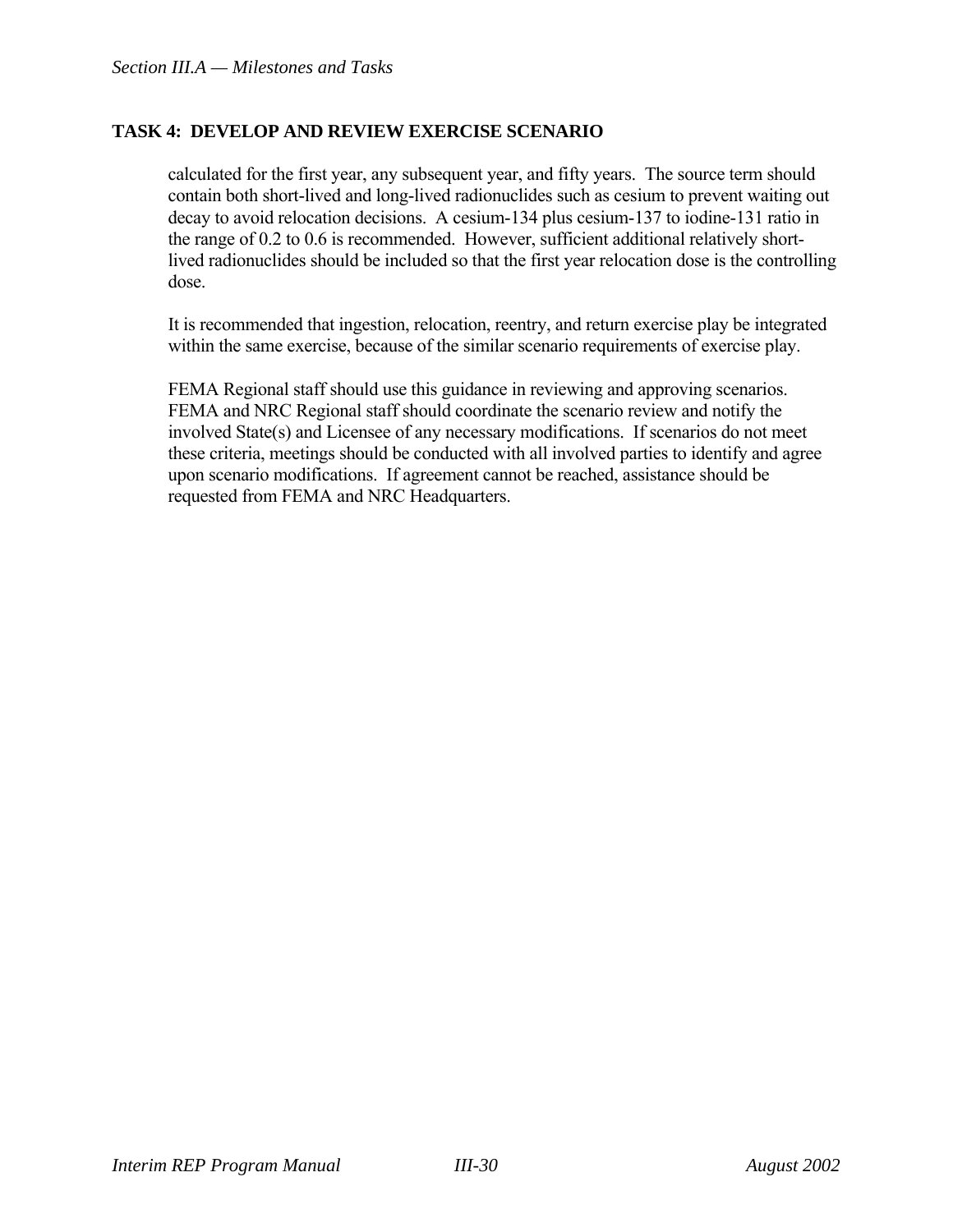# **EVALUATION AREA 1**

#### **Emergency Operations Management**

#### *Sub-Element 1.a—Mobilization*

Intent

This sub-element is derived from NUREG-0654, which provides that Offsite Response Organizations (OROs) should have the capability to alert, notify, and mobilize emergency personnel and to activate and staff emergency facilities.

#### **Criterion 1.a.1: OROs use effective procedures to alert, notify, and mobilize emergency personnel and activate facilities in a timely manner. (NUREG-0654, A.4; C.1; D.3, 4; E.1, 2; H.4)**

Extent of Play

Responsible OROs should demonstrate the capability to receive notification of an emergency situation from the licensee, verify the notification, and contact, alert, and mobilize key emergency personnel in a timely manner. As appropriate, the ability of local responders to promptly notify the respective emergency management organizations of the event should be demonstrated when the information is passed immediately from station security. Responsible OROs should demonstrate the activation of facilities for immediate use by mobilized personnel when they arrive to begin emergency operations. Activation of facilities, including the incident command structure, should be completed in accordance with the plan and/or procedures.

The incident command structure and staging areas should be positioned far enough from the nuclear power plant site to preclude placing first responders at risk due to any ongoing threat. In addition, other factors, such as meteorological conditions, should be considered when initially positioning or repositioning the incident command structure and/or staging areas to minimize first responder exposure if the potential for an offsite radiological release at the nuclear power plant exists.

Pre-positioning of emergency personnel is appropriate, in accordance with the extent-ofplay agreement, at those facilities located beyond a normal commuting distance from the individual's duty location or residence. Further, pre-positioning of staff for out-ofsequence demonstrations is appropriate in accordance with the extent-of-play agreement. Pre-positioning must be negotiated during the extent-of-play meetings, including appropriate contingencies prior to arrival of exercise players. Consider delaying the arrival of players by ten minutes for every hour of travel time.

Initial law enforcement, fire service, and emergency medical service response to the nuclear power plant site may impact the ability to staff REP functions. The ability to identify and request additional resources or identify compensatory measures should be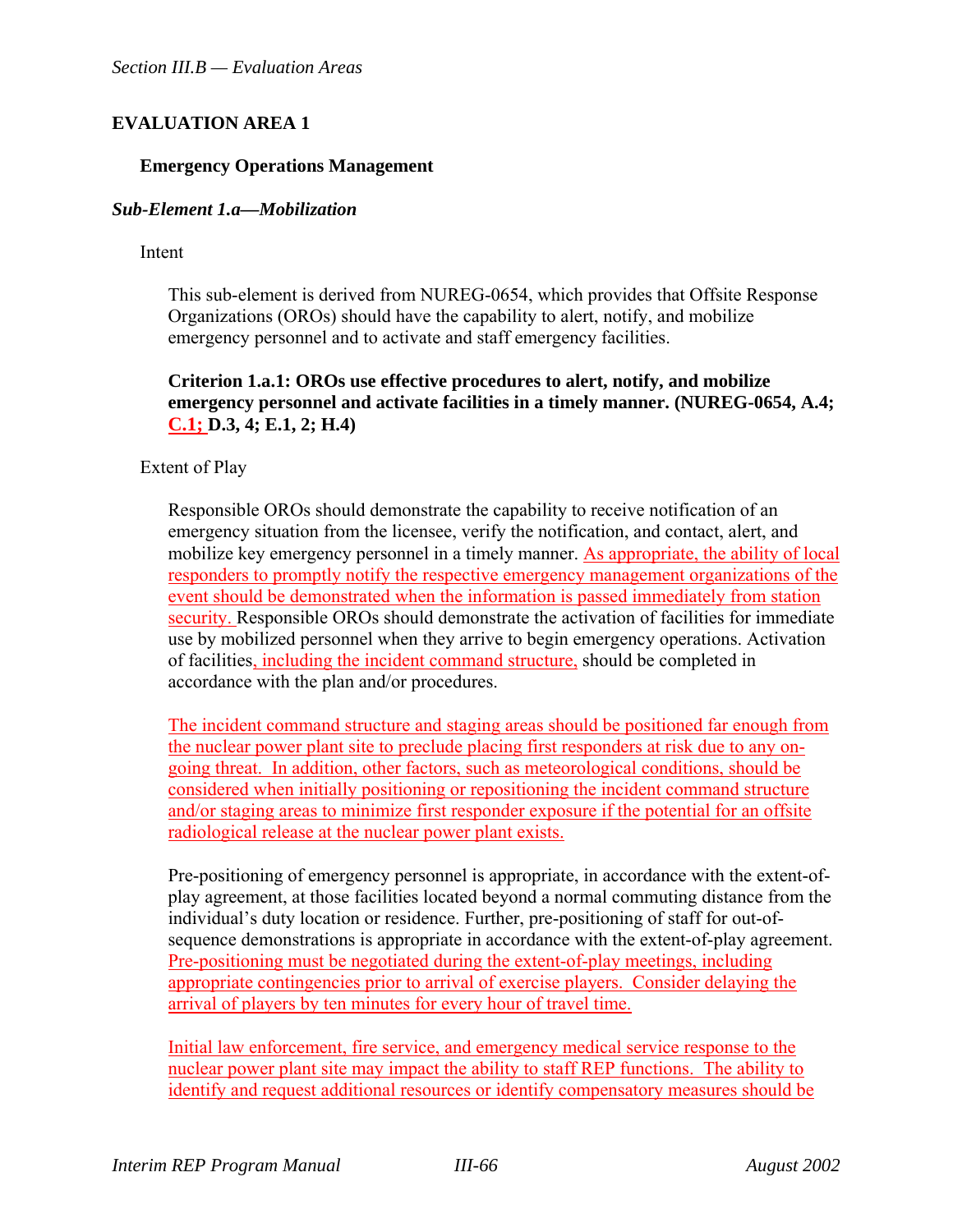demonstrated. Exercises should also address the role of mutual aid and the Emergency Management Assistance Center (EMAC) to the incident. An integral part of the response to a hostile action-based scenario at a nuclear power plant may also be within the auspices of the Federal government (i.e., FBI, NRC, DHS). Protocols for requesting Federal, State and local law enforcement support should be demonstrated, as appropriate.

All activities must be based on the ORO's plans and procedures and completed as they would be in an actual emergency, unless noted above or otherwise indicated in the extentof-play agreement.

# *Sub-Element 1.b—Facilities*

Intent

This sub-element is derived from NUREG-0654, which provides that Offsite Response Organizations (OROs) have facilities to support the emergency response.

#### **Criterion 1.b.1: Facilities are sufficient to support the emergency response. (NUREG-0654, H.3)**

Extent of Play

Facilities will only be specifically evaluated for this criterion if they are new or have substantial changes in structure or mission. Responsible OROs should demonstrate the availability of facilities that support the accomplishment of emergency operations. Some of the areas to be considered are: adequate space, furnishings, lighting, restrooms, ventilation, backup power and/or alternate facility (if required to support operations).

Facilities must be set up based on the ORO's plans and procedures and demonstrated as they would be used in an actual emergency, unless noted above or otherwise indicated in the extent-of-play agreement.

#### *Sub-Element 1.c—Direction and Control*

Intent

This sub-element is derived from NUREG-0654, which provides that Offsite Response Organizations (OROs) have the capability to control their overall response to an emergency.

 **Criterion 1.c.1: Key personnel with leadership roles for the ORO provide direction and control to that part of the overall response effort for which they are responsible. (NUREG-0654, A.1.d; A.2.a, b)** 

Extent of Play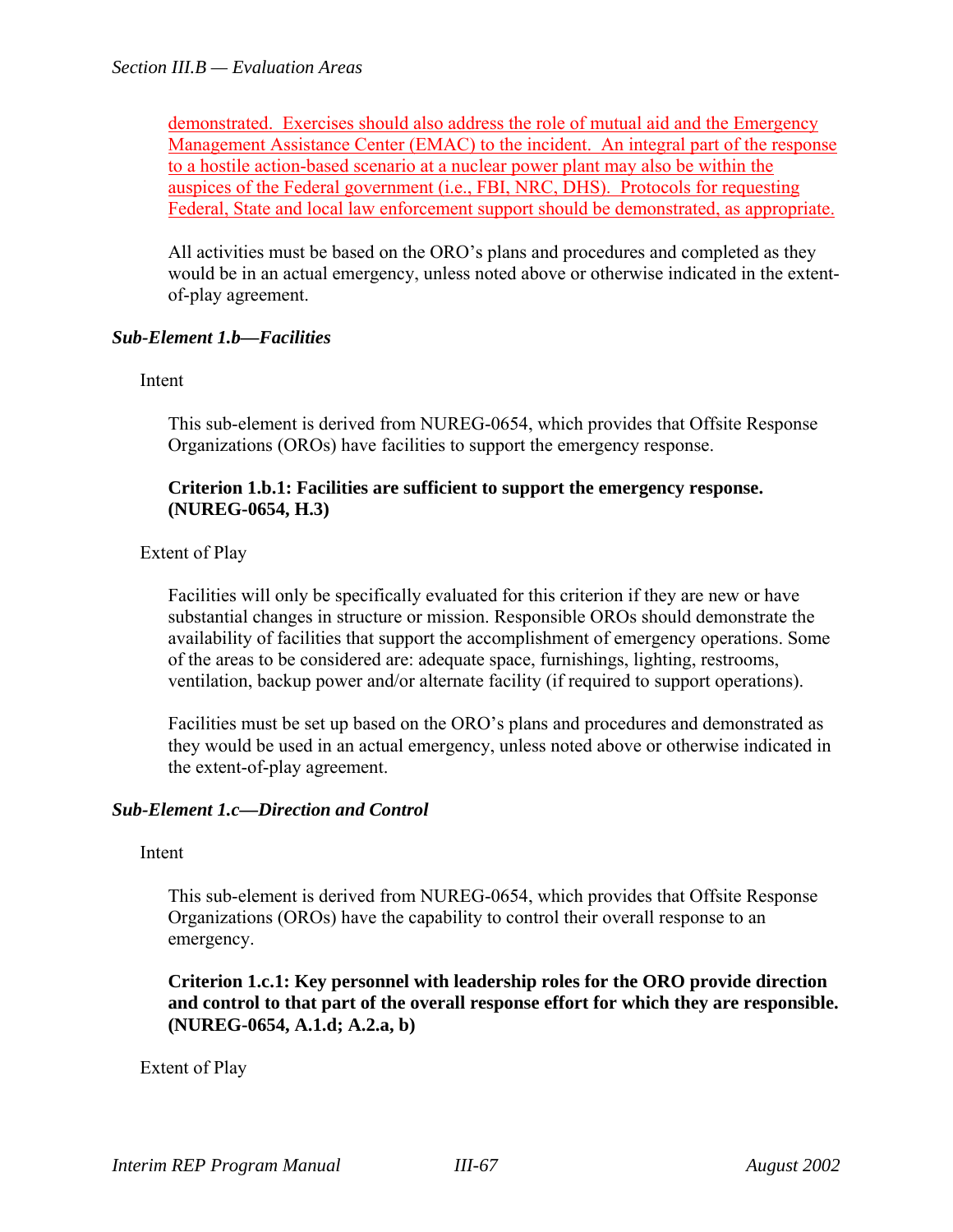Leadership personnel should demonstrate the ability to carry out essential functions of the response effort, for example: keeping the staff informed through periodic briefings and/or other means, coordinating with other appropriate OROs, and ensuring completion of requirements and requests.

As appropriate, essential functions of the response effort needed to effectively demonstrate the incident command structure will be evaluated. The effective coordination of incident command activities with the nuclear power plant and state/local EOCs in support of event assessment and mitigative efforts would be the primary focus of this extent-of-play. Responding agency/ jurisdiction representatives should be integrated into the incident command structure as needed. Personnel accountability is established and maintained at the incident command structure, and appropriate security measures are implemented and maintained according to the threat. Incident command structure (NIMS) principles shall apply.

All activities associated with direction and control must be performed based on the ORO's plans and procedures and completed as they would be in an actual emergency, unless otherwise noted above or indicated in the extent-of-play agreement.

# *Sub-Element 1.d—Communications Equipment*

#### Intent

This sub-element is derived from NUREG-0654, which provides that Offsite Response Organizations (OROs) should establish reliable primary and backup communication systems to ensure communications with key emergency personnel at locations such as the following: appropriate contiguous governments within the emergency planning zone (EPZ), Federal emergency response organizations, the licensee and its facilities, emergency operations centers (EOC), forward command centers/posts (including incident command structures), and field teams.

 **Criterion 1.d.1: At least two communication systems are available, at least one operates properly, and communication links are established and maintained with appropriate locations. Communications capabilities are managed in support of emergency operations. (NUREG-0654, F.1, 2)** 

#### Extent of Play

OROs will demonstrate that a primary and at least one backup system are fully functional at the beginning of an exercise. If a communications system or systems are not functional, but exercise performance is not affected, no exercise issue will be assessed. Communications equipment and procedures for facilities and field units should be used as needed for the transmission and receipt of exercise messages. All facilities and field teams should have the capability to access at least one communication system that is independent of the commercial telephone system. Responsible OROs should demonstrate the capability to manage the communication systems and ensure that all message traffic is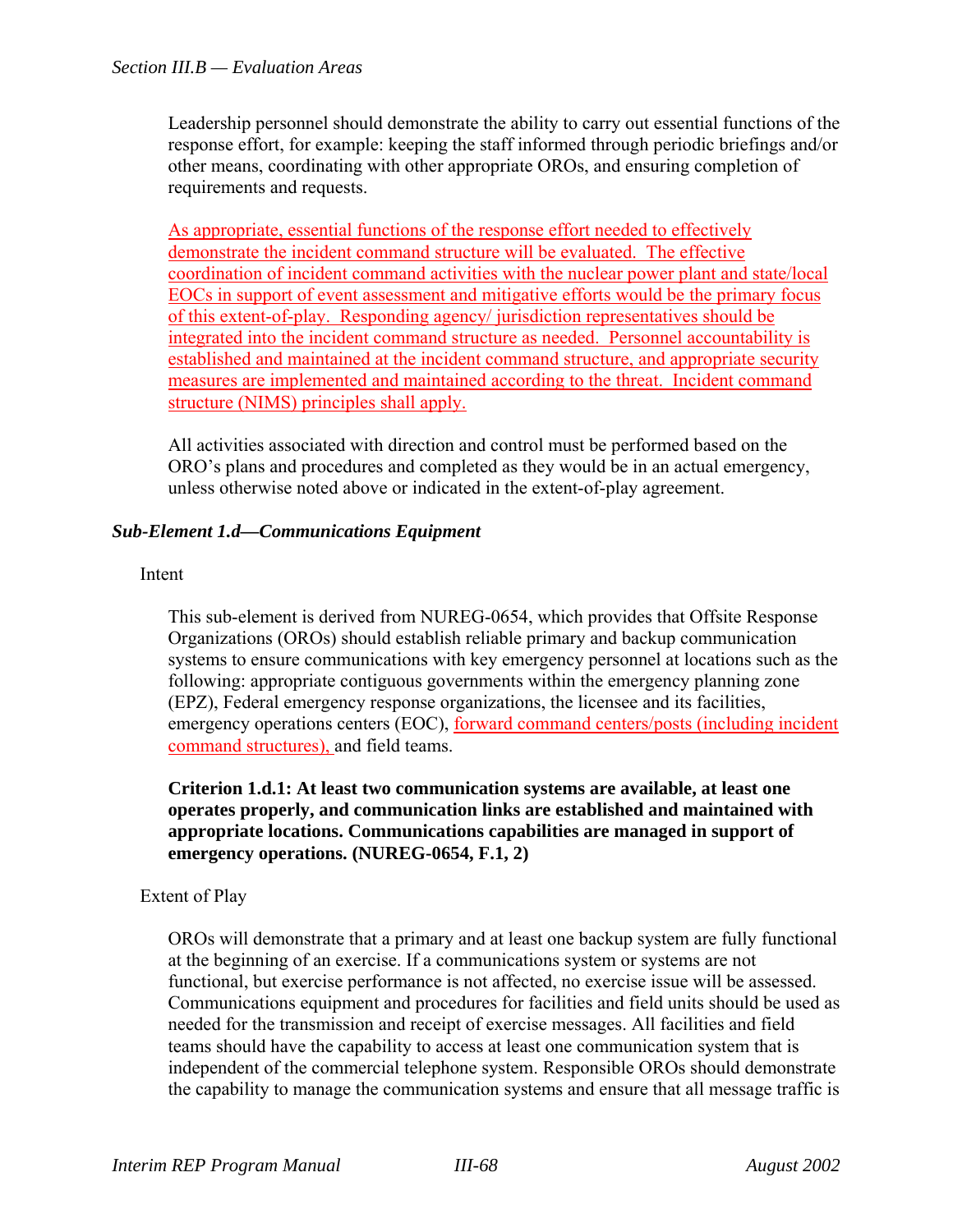handled without delays that might disrupt the conduct of emergency operations. OROs should ensure that a coordinated communication link for fixed and mobile medical support facilities exists. The specific communications capabilities of OROs should be commensurate with that specified in the response plan and/or procedures. Exercise scenarios could require the failure of a communications system and the use of an alternate system, as negotiated in the extent-of-play agreement.

As appropriate, capabilities to provide for effective primary and backup communications between the incident command structure and the nuclear power plant, first responders dispatched from staging areas or responding to the nuclear power plant site, and with EOCs should be demonstrated.

All activities associated with the management of communications capabilities must be demonstrated based on the ORO's plans and procedures and completed as they would be in an actual emergency, unless otherwise noted above or in the extent-of-play agreement.

# *Sub-Element 1.e—Equipment and Supplies to Support Operations*

#### Intent

This sub-element is derived from NUREG-0654, which provides that Offsite Response Organizations (OROs) have emergency equipment and supplies adequate to support the emergency response.

#### **Criterion 1.e.1: Equipment, maps, displays, dosimetry, potassium iodide (KI), and other supplies are sufficient to support emergency operations. (NUREG-0654, H.7,10; J.10.a, b, e, J.11; K.3.a)**

# Extent of Play

Equipment within the facility (facilities) should be sufficient and consistent with the role assigned to that facility in the ORO's plans and/or procedures in support of emergency operations. Use of maps and displays is encouraged.

All instruments, should be inspected, inventoried, and operationally checked before each use. Instruments should be calibrated in accordance with the manufacturer's recommendations. Unmodified CDV–700 series instruments and other instruments without a manufacturer's recommendation should be calibrated annually. Modified CDV-700 instruments should be calibrated in accordance with the recommendation of the modification manufacturer. A label indicating such calibration should be on each instrument or calibrated frequency can be verified by other means. Additionally, instruments being used to measure activity should have a range of readings sticker affixed to the side of the instrument. The above considerations should be included in 4.a.1 for field team equipment; 4.c.1 for radiological laboratory equipment (does not apply to analytical equipment); reception center and emergency worker facilities' equipment under 6.a.1; and ambulance and medical facilities' equipment under 6.d.1.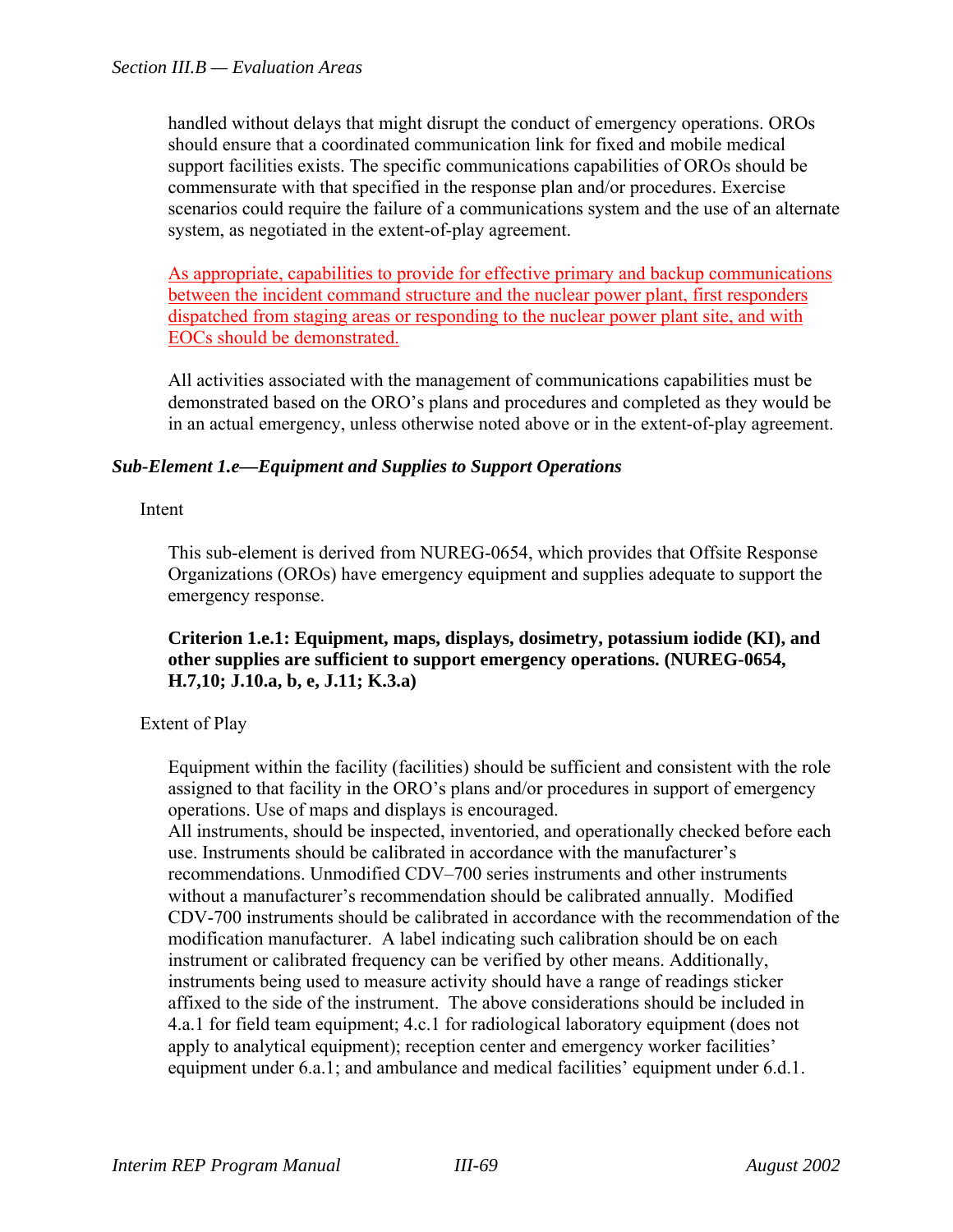Dosimetry: Sufficient quantities of appropriate direct-reading and permanent record dosimetry and dosimeter chargers should be available for issuance to all **categories of** emergency workers that could beeither assigned to (if the facility is within the plume EPZ) or deployed. *from that facility*. Appropriate direct-reading dosimetry should allow individual(s) to read the administrative reporting limits and maximum exposure limits contained in the ORO's plans and procedures.

Dosimetry should be inspected for electrical leakage at least annually and replaced, if necessary. CDV–138s, due to their documented history of electrical leakage problems, should be inspected for electrical leakage at least quarterly and replaced if necessary. This leakage testing will be verified during the exercise, through documentation submitted in the Annual Letter of Certification, and/or through a staff assistance visit.

Responsible OROs should demonstrate the capability to maintain inventories of KI sufficient for use by emergency workers, as indicated on rosters; institutionalized individuals, as indicated in capacity lists for facilities; and, where stipulated by the plan and/or procedures, members of the general public (including transients) within the plume pathway EPZ.

As appropriate, provisions to make dosimetry and KI available to specialized response teams (i.e., civil support team, swat, urban search and rescue, bomb squads, or other ancillary groups not currently identified within the plans and procedure(s)) should be demonstrated. In addition, equipment compatibility associated with law enforcement, fire service, and emergency medical services response from the incident command structure or staging areas should be demonstrated.

Quantities of dosimetry and KI available and storage locations(s) will be confirmed by physical inspection at storage location(s) or through documentation of current inventory submitted during the exercise, provided in the Annual Letter of Certification submission, and/or verified during a Staff Assistance Visit. Available supplies of KI should be within the expiration date indicated on KI bottles or blister packs. As an alternative, the ORO may produce a letter from a certified private or State laboratory indicating that the KI supply remains potent, in accordance with U.S. Pharmacopoeia standards.

At locations where traffic and access control personnel are deployed, appropriate equipment (e.g., vehicles, barriers, traffic cones and signs, etc.) should be available or their availability described.

All activities must be based on the ORO's plans and procedures and completed as they would be in an actual emergency, unless noted above or otherwise indicated in the extentof-play agreement.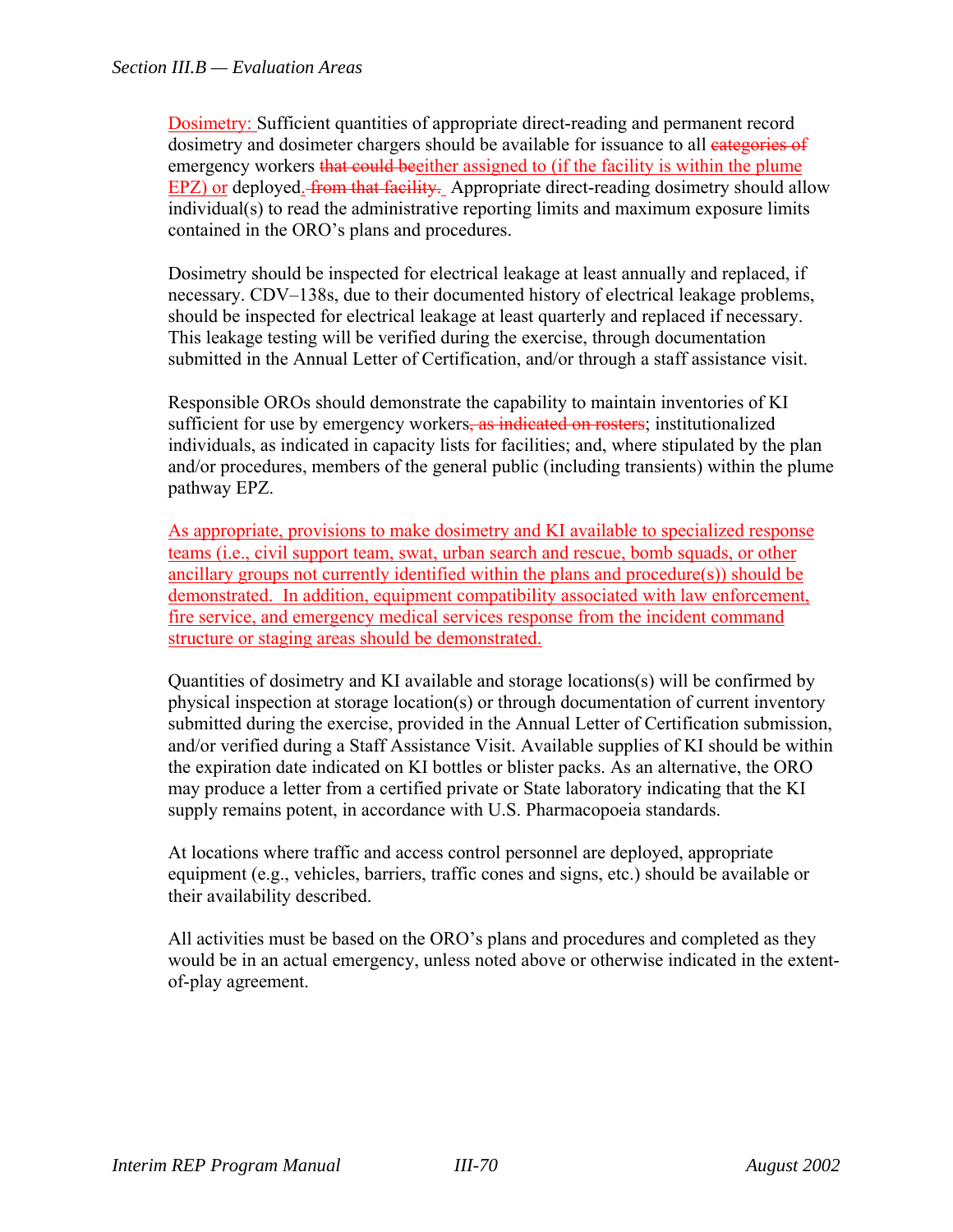# **EVALUATION AREA 2**

#### **Protective Action Decision Making**

#### *Sub-Element 2.a—Emergency Worker Exposure Control*

#### Intent

This sub-element is derived from NUREG-0654, which provides that Offsite Response Organizations (OROs) have the capability to assess and control the radiation exposure received by emergency workers and have a decision chain in place, as specified in the ORO's plans and procedures, to authorize emergency worker exposure limits to be exceeded for specific missions.

Radiation exposure limits for emergency workers are the recommended accumulated dose limits or exposure rates that emergency workers may be permitted to incur during an emergency. These limits include any pre-established administrative reporting limits (that take into consideration Total Effective Dose Equivalent or organ-specific limits) identified in the ORO's plans and procedures.

 **Criterion 2.a.1: OROs use a decision-making process, considering relevant factors and appropriate coordination, to ensure that an exposure control system, including the use of KI, is in place for emergency workers including provisions to authorize radiation exposure in excess of administrative limits or protective action guides. (NUREG-0654, K.4, J.10. e, f)** 

Extent of Play

OROs authorized to send emergency workers into the plume exposure pathway EPZ should demonstrate a capability to meet the criterion based on their emergency plans and procedures.

Responsible OROs should demonstrate the capability to make decisions concerning the authorization of exposure levels in excess of preauthorized levels and to the number of emergency workers receiving radiation dose above pre-authorized levels. This would include emergency workers dispatched on-site to support plan accident assessment and mitigative actions.

As appropriate, OROs should demonstrate the capability to make decisions on the distribution and administration of KI as a protective measure, based on the ORO's plan and/or procedures or projected thyroid dose compared with the established Protective Action Guides (PAGs) for KI administration.

All activities must be based on the ORO's plans and procedures and completed as they would be in an actual emergency, unless noted above or otherwise indicated in the extentof-play agreement.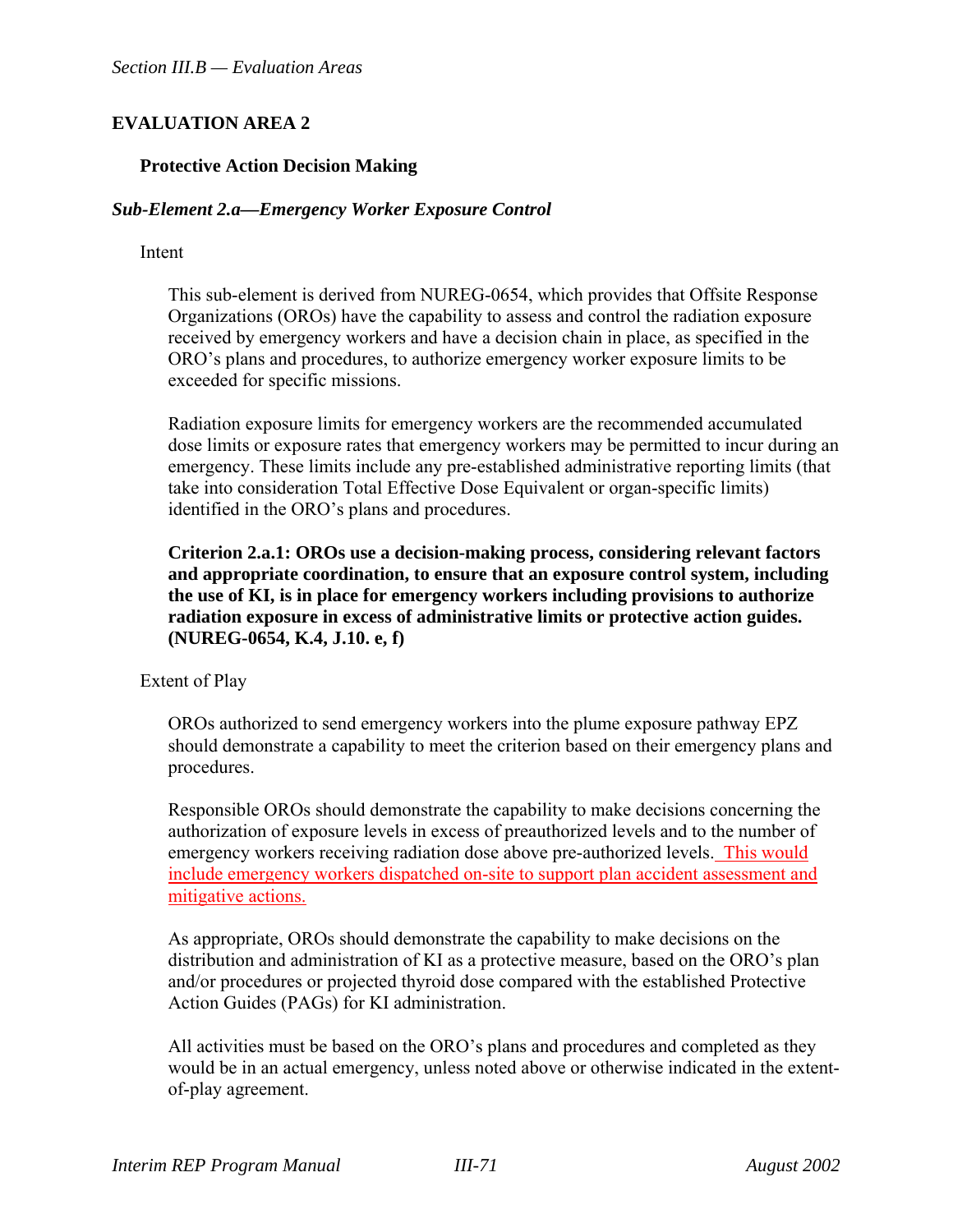#### *Sub-Element 2.b.—Radiological Dose Assessment and Protective Action Recommendations and Decisions for the Plume Phase of the Emergency Phase*

#### Intent

This sub-element is derived from NUREG-0654, which provides that Offsite Response Organizations (OROs) have the capability to use all available data to independently project integrated dose from exposure rates or other information and compare the estimated dose savings with the protective action guides. OROs have the capability to choose, among a range of protective actions, those most appropriate in a given emergency situation. OROs base these choices on PAGs from the ORO's plans and/or procedures or the Environmental Protection Agency (EPA) guidance manual, *Manual of Protective Action Guides and Protective Actions for Nuclear Accidents*, EPA 400–R–92– 001 (May 1992), and other criteria, such as, plant conditions, licensee protective action recommendations, coordination of protective action decisions with other political jurisdictions (e.g., other affected OROs), availability of appropriate in-place shelter, weather conditions, and situations (to include hostile action-based events, the effects of the specific hostile action, and the affiliated response) that create higher than normal risk from evacuation.

**Criterion 2.b.1: Appropriate protective action recommendations are based on available information on plant conditions, field monitoring data, and licensee and ORO dose projections, as well as knowledge of onsite and offsite environmental conditions. (NUREG-0654, I.8, 10 and Supplement 3)** 

#### Extent of Play

During the initial stage of the emergency response, following notification of plant conditions that may warrant offsite protective actions, the ORO should demonstrate the capability to use appropriate means, described in the plan and/or procedures, to develop protective action recommendations (PAR) for decision-makers based on available information and recommendations from the licensee and field monitoring data, if available.

When release and meteorological data are provided by the licensee, the ORO also considers these data. The ORO should demonstrate a reliable capability to independently validate dose projections. The types of calculations to be demonstrated depend on the data available and the need for assessments to support the PARs appropriate to the scenario. In all cases, calculation of projected dose should be demonstrated. Projected doses should be related to quantities and units of the PAG to which they will be compared. PARs should be promptly transmitted to decision-makers in a prearranged format.

Differences greater than a factor of 10 between projected doses by the licensee and the ORO should be discussed with the licensee with respect to the input data and assumptions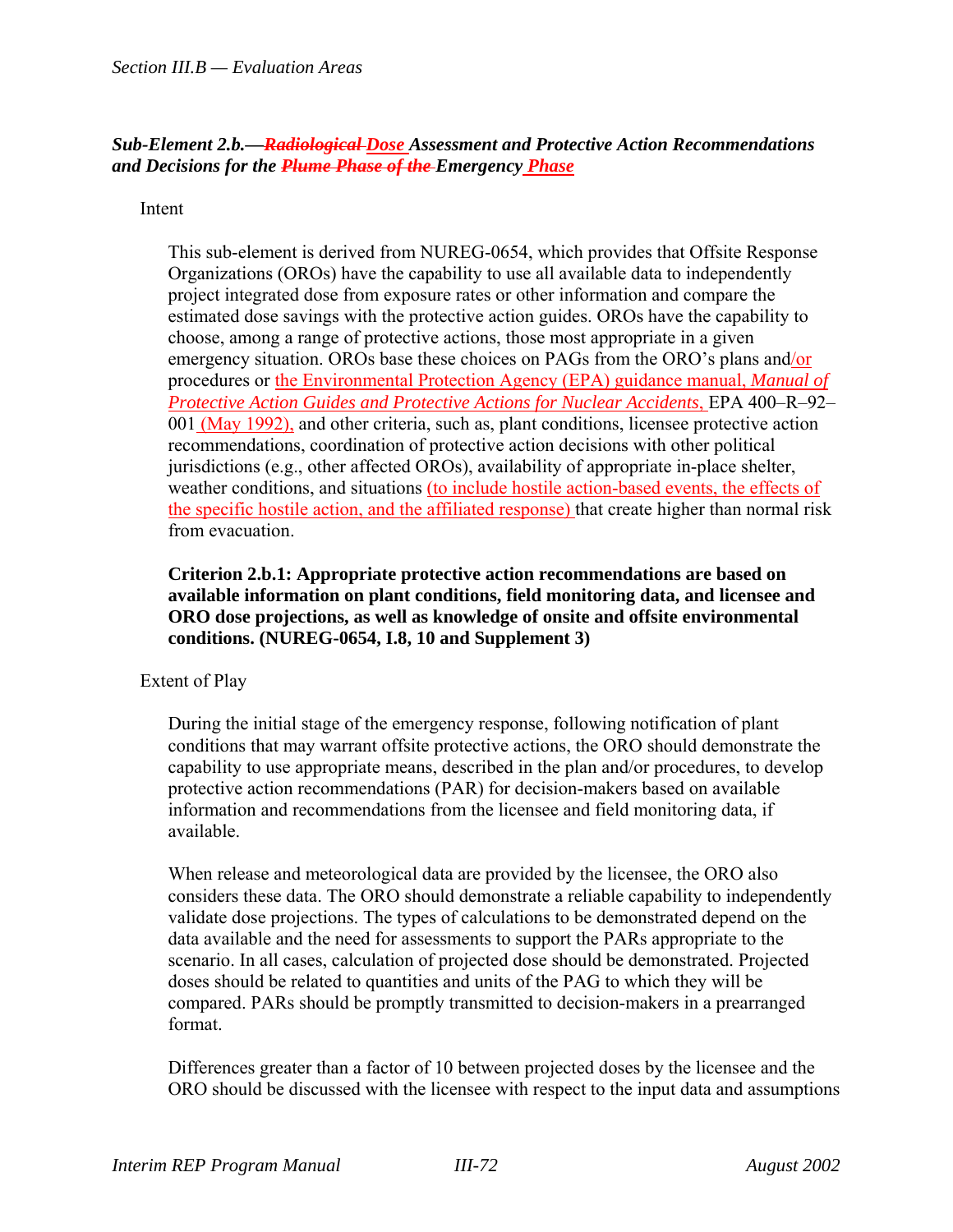used, the use of different models, or other possible reasons. Resolution of these differences should be incorporated into the PAR if timely and appropriate. The ORO should demonstrate the capability to use any additional data to refine projected doses and exposure rates and revise the associated PARs.

All activities must be based on the ORO's plans and procedures and completed as they would be in an actual emergency, unless noted above or otherwise indicated in the extentof-play agreement.

#### **Criterion 2.b.2: A decision-making process involving consideration of appropriate factors and necessary coordination is used to make protective action decisions (PAD) for the general public (including the recommendation for the use of KI, if ORO policy). (NUREG-0654, J.9, 10.f, m)**

# Extent of Play

Offsite Response Organizations (OROs) should have the capability to make both initial and subsequent PADs. They should demonstrate the capability to make initial PADs in a timely manner appropriate to the situation, based on notification from the licensee, assessment of plant status and releases, available information related to the event, input from appropriate State and local authorities (i.e., the incident command structure), and PARs from the utility and ORO staff. In addition, a hostile action-based event or other incident may pose an undue risk to an evacuation and an alternate protective action decision may be required.

Resources designated to support an immediate evacuation of the public may need to be augmented due to ORO law enforcement, fire service and emergency medical services response to the nuclear power plant site or other key infrastructure.

The dose assessment personnel may provide additional PARs based on the subsequent dose projections, field monitoring data, or information on plant conditions. In addition, incident command structure may provide input regarding considerations for subsequent PARs based on the response and/or site conditions. The decision makers should demonstrate the capability to change protective actions as appropriate based on these projectionsfactors.

If the ORO has determined that KI will be used as a protective measure for the general public under offsite plans, then the ORO should demonstrate the capability to make decisions on the distribution and administration of KI as a protective measure for the general public to supplement sheltering and evacuation. This decision should be based on the ORO's plan and/or procedures or projected thyroid dose compared with the established PAG for KI administration. The KI decisionmaking process should involve close coordination with appropriate assessment and decision-making staff.

If more than one ORO is involved in decision-making, OROs should communicate and coordinate PADs with affected OROs. In addition, decisions should be coordinated with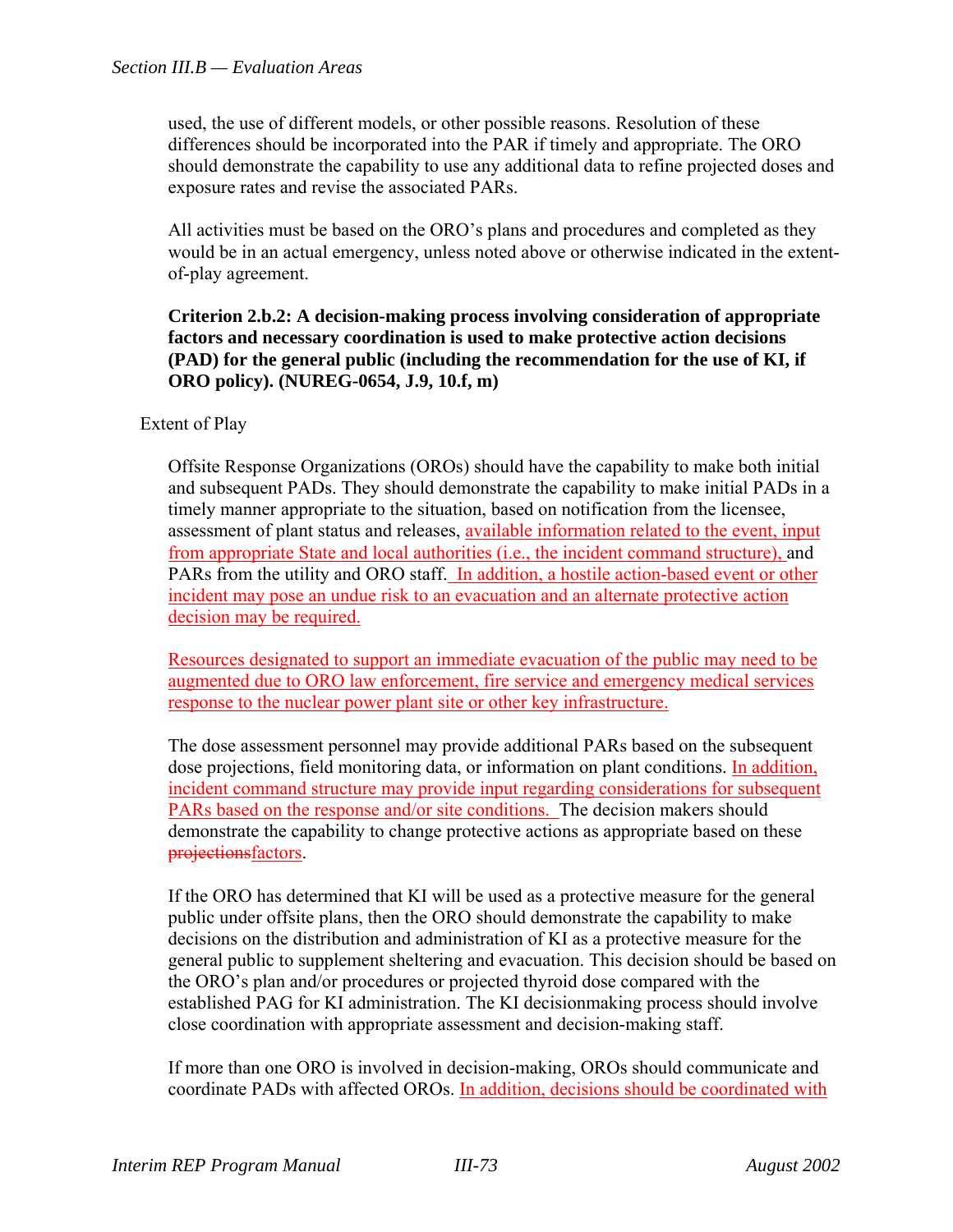the incident command structure. OROs should demonstrate the capability to communicate the contents of decisions to the affected jurisdictions.

All decision-making activities by ORO personnel must be performed based on the ORO's plans and procedures and completed as they would be in an actual emergency, unless noted above or otherwise indicated in the extent-of-play agreement.

#### *Sub-Element 2.c—Protective Action Decisions Consideration for the Protection of Special Populations*

Intent

This sub-element is derived from NUREG-0654, which provides that Offsite Response Organizations (OROs) should have the capability to determine protective action recommendations, including evacuation, sheltering and use of potassium iodide (KI), if applicable, for special population groups (e.g., hospitals, nursing homes, correctional facilities, schools, licensed day care centers, mobility impaired individuals, and transportation dependent individuals). Focus is on those special population groups that are (or potentially will be) affected by a radiological release from a nuclear power plant.

#### **Criterion 2.c.1: Protective action decisions are made, as appropriate, for special population groups. (NUREG-0654, J.9, J.10.d, e)**

#### Extent of Play

Usually, it is appropriate to implement evacuation in areas where doses are projected to exceed the lower end of the range of PAGs, except for situations where there is a highrisk environmental condition or where high-risk groups (e.g., the immobile or infirm) are involved. In these cases, examples of factors that should be considered are: weather conditions, shelter availability, availability of transportation assets, risk of evacuation vs. risk from the avoided dose, and precautionary school evacuations. In addition, decisions should be coordinated with the incident command structure. In situations where an institutionalized population cannot be evacuated, the administration of KI should be considered by the OROs.

Applicable OROs should demonstrate the capability to alert and notify all public school systems/districts of emergency conditions that are expected to or may necessitate protective actions for students. Contacts with public school systems/districts must be actual.

In accordance with plans and/or procedures, OROs and/or officials of public school systems/districts should demonstrate the capability to make prompt decisions on protective actions for students. Officials should demonstrate that the decision making process for protective actions considers (that is, either accepts automatically or gives heavy weight to) protective action recommendations made by ORO personnel, the ECL at which these recommendations are received, preplanned strategies for protective actions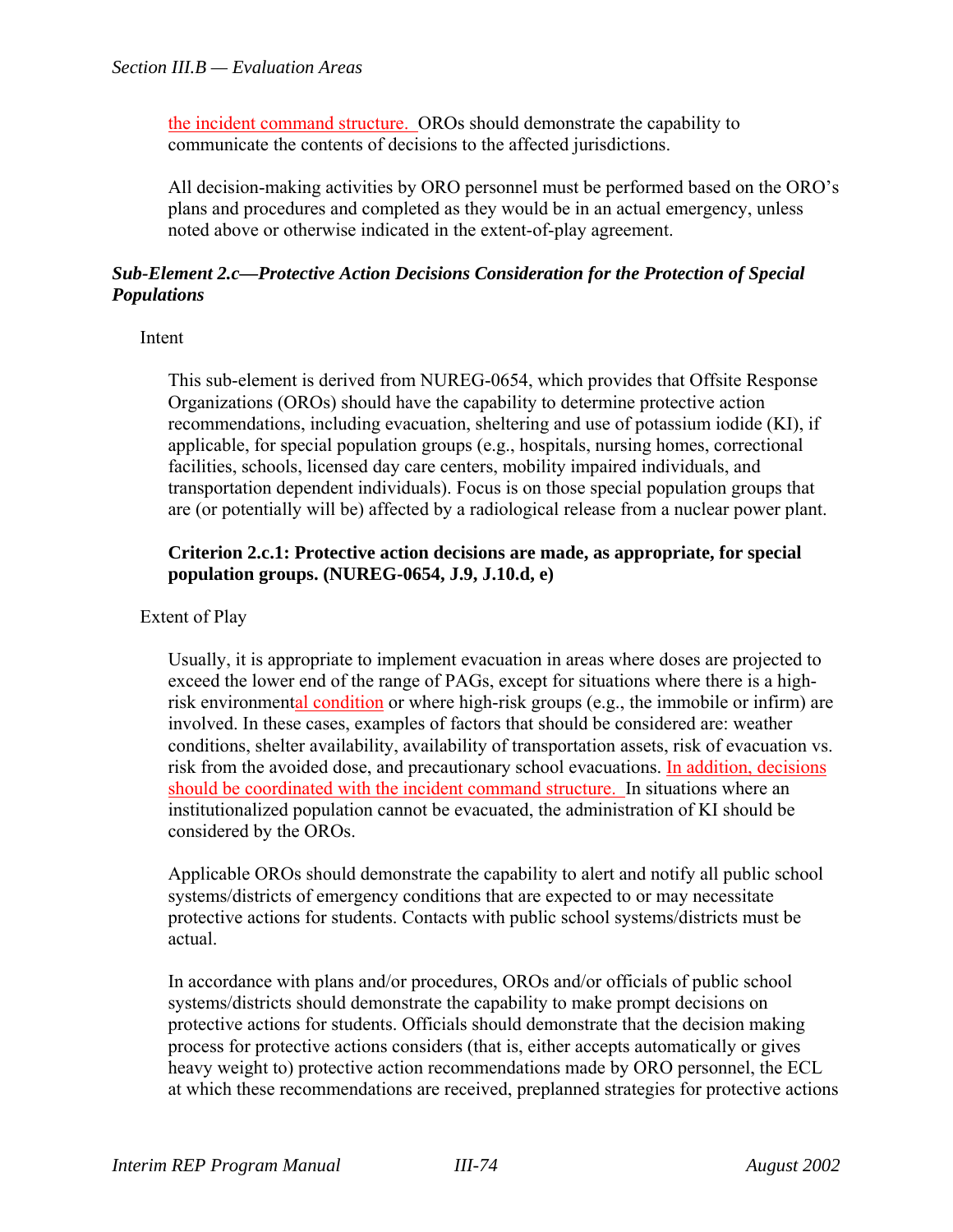for that ECL, and the location of students at the time (for example, whether the students are still at home, en route to the school, or at the school).

All decision-making activities associated with protective actions, including consideration of available resources, for special population groups must be based on the ORO's plans and procedures and completed as they would be in an actual emergency, unless noted above or otherwise indicated in the extent-of-play agreement.

# *Sub-Element 2.d.—Radiological Assessment and Decision-Making for the Ingestion Exposure Pathway*

Intent

This sub-element is derived from NUREG-0654, which provides that Offsite Response Organizations (OROs) have the means to assess the radiological consequences for the ingestion exposure pathway, relate them to the appropriate PAGs, and make timely, appropriate protective action decisions to mitigate exposure from the ingestion pathway.

During an accident at a nuclear power plant, a release of radioactive material may contaminate water supplies and agricultural products in the surrounding areas. Any such contamination would likely occur during the plume phase of the accident and, depending on the nature of the release, could impact the ingestion pathway for weeks or years.

#### **Criterion 2.d.1: Radiological consequences for the ingestion pathway are assessed and appropriate protective action decisions are made based on the ORO's planning criteria. (NUREG-0654, J.9, J.11)**

#### Extent of Play

It is expected that the Offsite Response Organizations (OROs) will take precautionary actions to protect food and water supplies, or to minimize exposure to potentially contaminated water and food, in accordance with their respective plans and procedures. Often such precautionary actions are initiated by the OROs based on criteria related to the facility's Emergency Classification Levels (ECL). Such actions may include recommendations to place milk animals on stored feed and to use protected water supplies.

The ORO should use its procedures (for example, development of a sampling plan) to assess the radiological consequences of a release on the food and water supplies. The ORO's assessment should include the evaluation of the radiological analyses of representative samples of water, food, and other ingestible substances of local interest from potentially impacted areas, the characterization of the releases from the facility, and the extent of areas potentially impacted by the release. During this assessment, OROs should consider the use of agricultural and watershed data within the 50-mile EPZ. The radiological impacts on the food and water should then be compared to the appropriate ingestion PAGs contained in the ORO's plan and/or procedures. (The plan and/or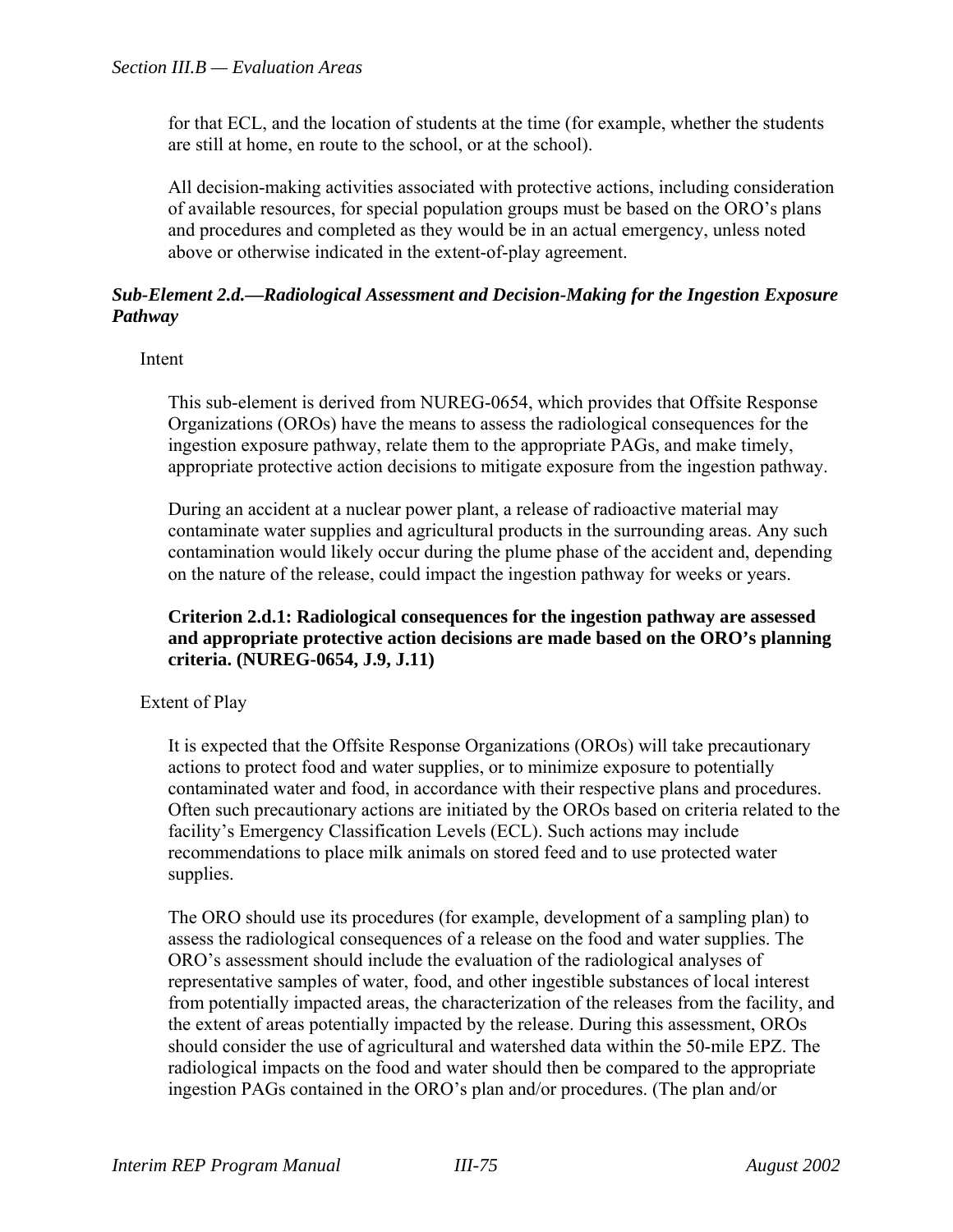# **EVALUATION AREA 3**

#### **Protective Action Implementation**

#### *Sub-Element 3.a—Implementation of Emergency Worker Exposure Control*

#### Intent

This sub-element is derived from NUREG-0654, which provides that OROs should have the capability to provide for the following: distribution, use, collection, and processing of direct-reading dosimetry and permanent record dosimetry; the reading of direct-reading dosimetry by emergency workers at appropriate frequencies; maintaining a radiation dose record for each emergency worker; and establishing a decision chain or authorization procedure for emergency workers to incur radiation exposures in excess of protective action guides, always applying the ALARA (As Low As is Reasonably Achievable) principle as appropriate.

 **Criterion 3.a.1: The OROs issue appropriate dosimetry and procedures, and manage radiological exposure to emergency workers in accordance with the plans and procedures. Emergency workers periodically and at the end of each mission read their dosimeters and record the readings on the appropriate exposure record or chart. (NUREG-0654, K.3.a, b)** 

#### Extent of Play

OROs should demonstrate the capability to provide appropriate direct-reading and permanent record dosimetry, dosimeter chargers, and instructions on the use of dosimetry to emergency workers. For evaluation purposes, appropriate direct-reading dosimetry is defined as dosimetry that allows individual(s) to read the administrative reporting limits (that are pre-established at a level low enough to consider subsequent calculation of Total Effective Dose Equivalent) and maximum exposure limits (for those emergency workers involved in life saving activities) contained in the ORO's plans and procedures.

Each emergency worker should have the basic knowledge of radiation exposure limits as specified in the ORO's plan and/or procedures. Procedures to monitor and record dosimeter readings and to manage radiological exposure control should be demonstrated.

During a plume phase exercise, emergency workers should demonstrate the procedures to be followed when administrative exposure limits and turnback values are reached. The emergency worker should report accumulated exposures during the exercise as indicated in the plans and procedures. OROs should demonstrate the actions described in the plan and/or procedures by determining whether to replace the worker, to authorize the worker to incur additional exposures or to take other actions. If scenario events do not require emergency workers to seek authorizations for additional exposure, evaluators should interview at least two emergency workers, to determine their knowledge of whom to contact in the event authorization is needed and at what exposure levels. Emergency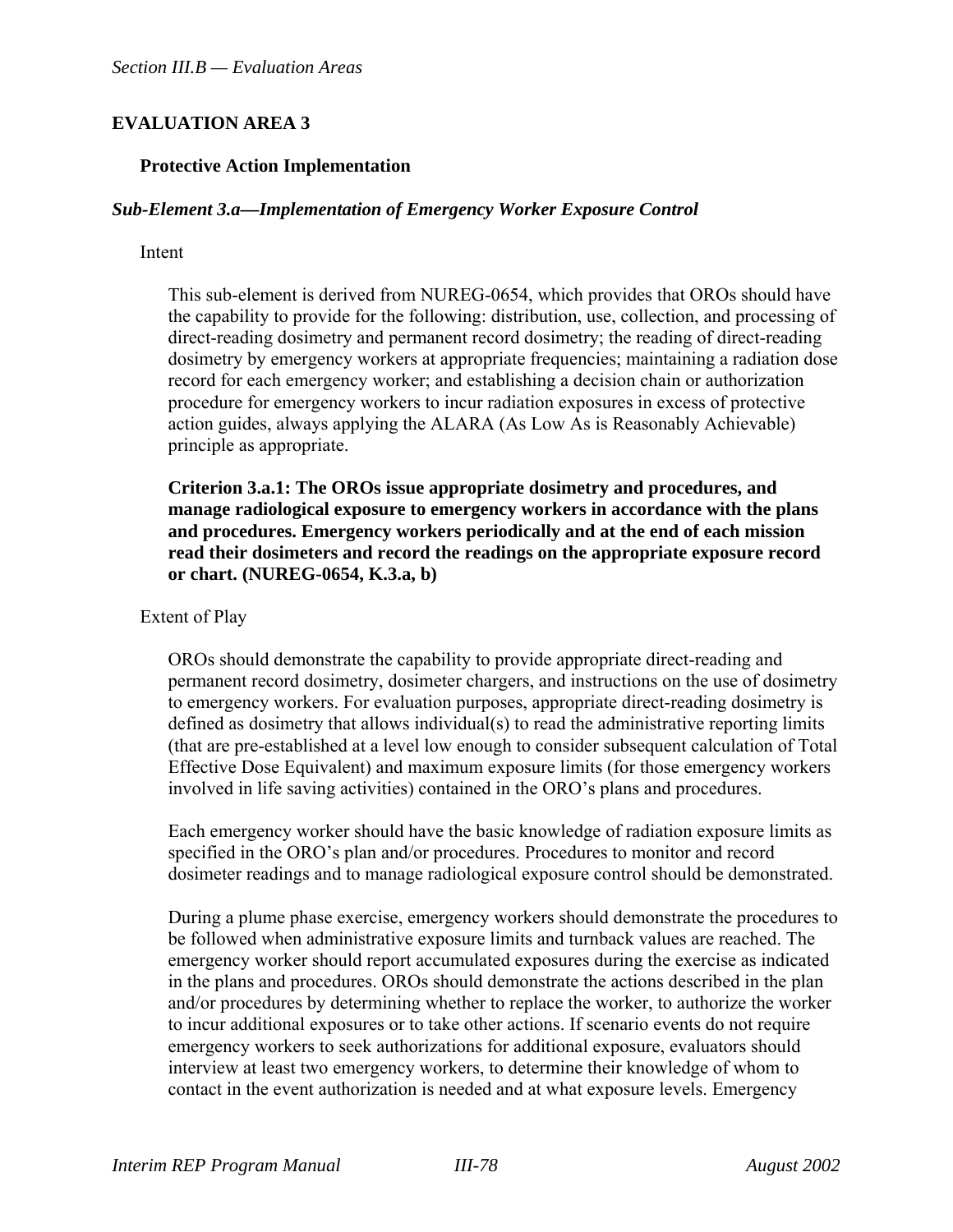workers may use any available resources (e.g., written procedures and/or coworkers) in providing responses.

Although it is desirable for all emergency workers to each have a direct-reading dosimeter, there may be situations where team members will be in close proximity to each other during the entire mission and adequate control of exposure can be effected for all members of the team by one dosimeter worn by the team leader. Emergency workers who are assigned to low exposure rate areas, e.g., at reception centers, counting laboratories, emergency operations centers, and communications centers, may have individual direct-reading dosimeters or they may be monitored by dosimeters strategically placed in the work area. It should be noted that, even in these situations, each team member must still have their own permanent record dosimetry. Individuals without specific radiological response missions, such as farmers for animal care, essential utility service personnel, or other members of the public who must re-enter an evacuated area following or during the plume passage, should be limited to the lowest radiological exposure commensurate with completing their missions.

OROs may have administrative limits considerably lower than EPA-400-R-92-001 dose limits for emergency workers performing various services (i.e., life saving, protection of valuable property, all activities). OROs should ensure that their process used to seek authorization for exceeding dose limits does not negatively impact the capability to respond to an event where life saving and/or protection of valuable property may require an urgent response.

All activities must be based on the ORO's plans and procedures and completed as they would be in an actual emergency, unless noted above or otherwise indicated in the extentof-play agreement.

# *Sub-Element 3.b—Implementation of KI Decision*

#### Intent

This sub-element is derived from NUREG-0654, which provides that Offsite Response Organizations (OROs) should have the capability to provide radioprotective drugs for emergency workers, institutionalized individuals, and, if in the plan and/or procedures, to the general public for whom immediate evacuation may not be feasible, very difficult, or significantly delayed. While it is necessary for OROs to have the capability to provide KI to emergency workers and institutionalized individuals, the provision of KI to the general public is an ORO option and is reflected in ORO's plans and procedures. Provisions should include the availability of adequate quantities, storage, and means of the distribution of radioprotective drugs.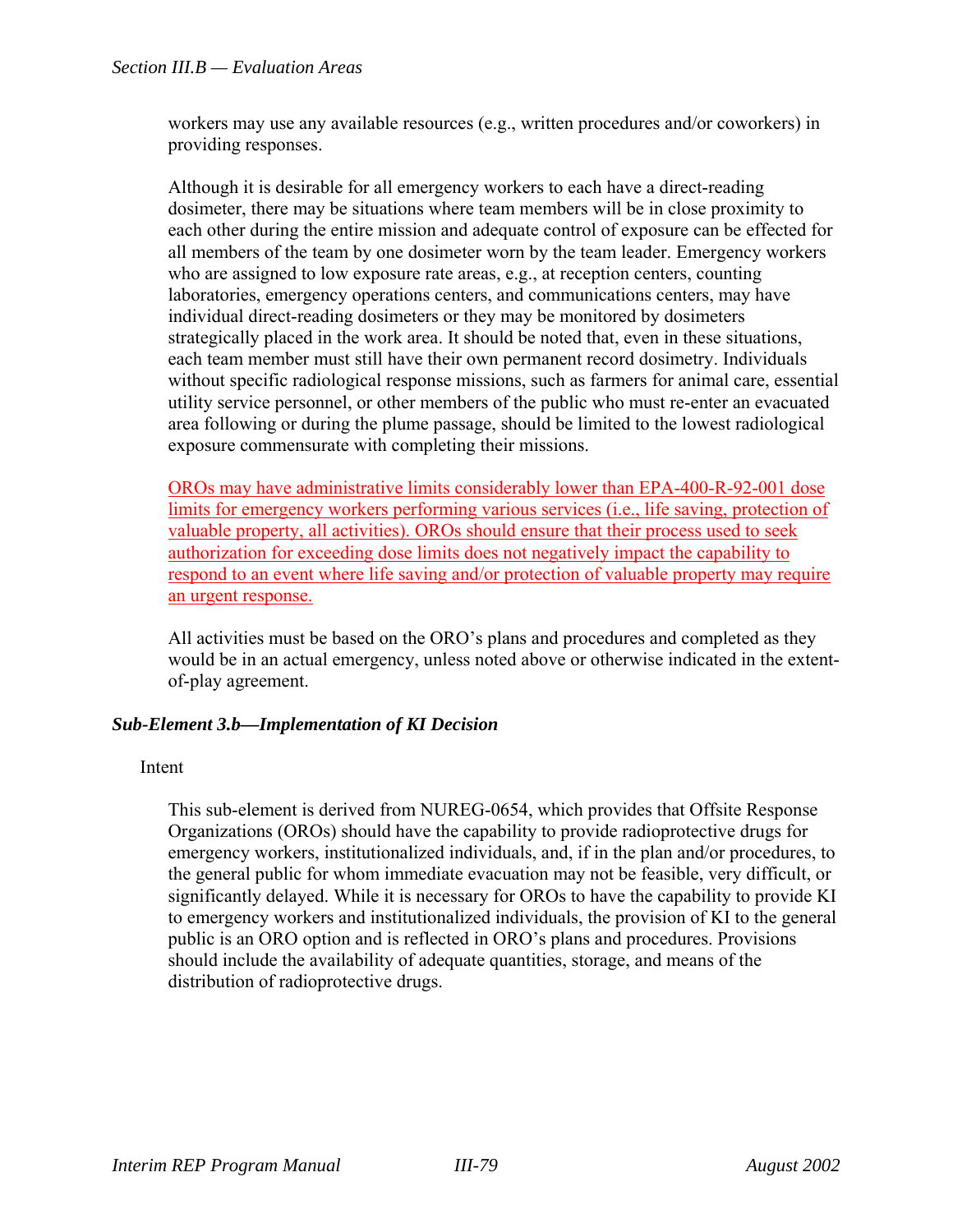All activities must be based on the ORO's plans and procedures and completed, as they would be in an actual emergency, unless noted above or otherwise indicated in the extentof-play agreement.

#### *Sub-Element 3.d.—Implementation of Traffic and Access Control*

Intent

This sub-element is derived from NUREG-0654, which provides that Offsite Response Organizations (OROs) have the capability to implement protective action plans, including relocation and restriction of access to evacuated/sheltered areas. This sub-element focuses on selecting, establishing, and staffing of traffic and access control points and removal of impediments to the flow of evacuation traffic.

#### **Criterion 3.d.1: Appropriate traffic and access control is established. Accurate instructions are provided to traffic and access control personnel. (NUREG-0654, J.10.g, j)**

Extent of Play

OROs should demonstrate the capability to select, establish, and staff appropriate traffic and access control points, which may include controlling access to areas affected by the events, consistent with protective action decisions (for example, evacuating, sheltering, and relocation), in a timely manner. OROs should demonstrate the capability to provide instructions to traffic and access control staff on actions to take when modifications in protective action strategies necessitate changes in evacuation patterns or in the area(s) where access is controlled.

Traffic and access control staff should demonstrate accurate knowledge of their roles and responsibilities, including verifying emergency worker credentials as per the extent-ofplay agreement. This capability may be demonstrated by actual deployment or by interview, in accordance with the extent-of-play agreement.

In instances where OROs lack authority necessary to control access by certain types of traffic (rail, water, and air traffic), they should demonstrate the capability to contact the State or Federal agencies with authority to control access.

All activities must be based on the ORO's plans and procedures and completed as they would be in an actual emergency, unless noted above or otherwise indicated in the extentof-play agreement.

#### **Criterion 3.d.2: Impediments to evacuation and/or response are identified and resolved. (NUREG-0654, J.10.k)**

Extent of Play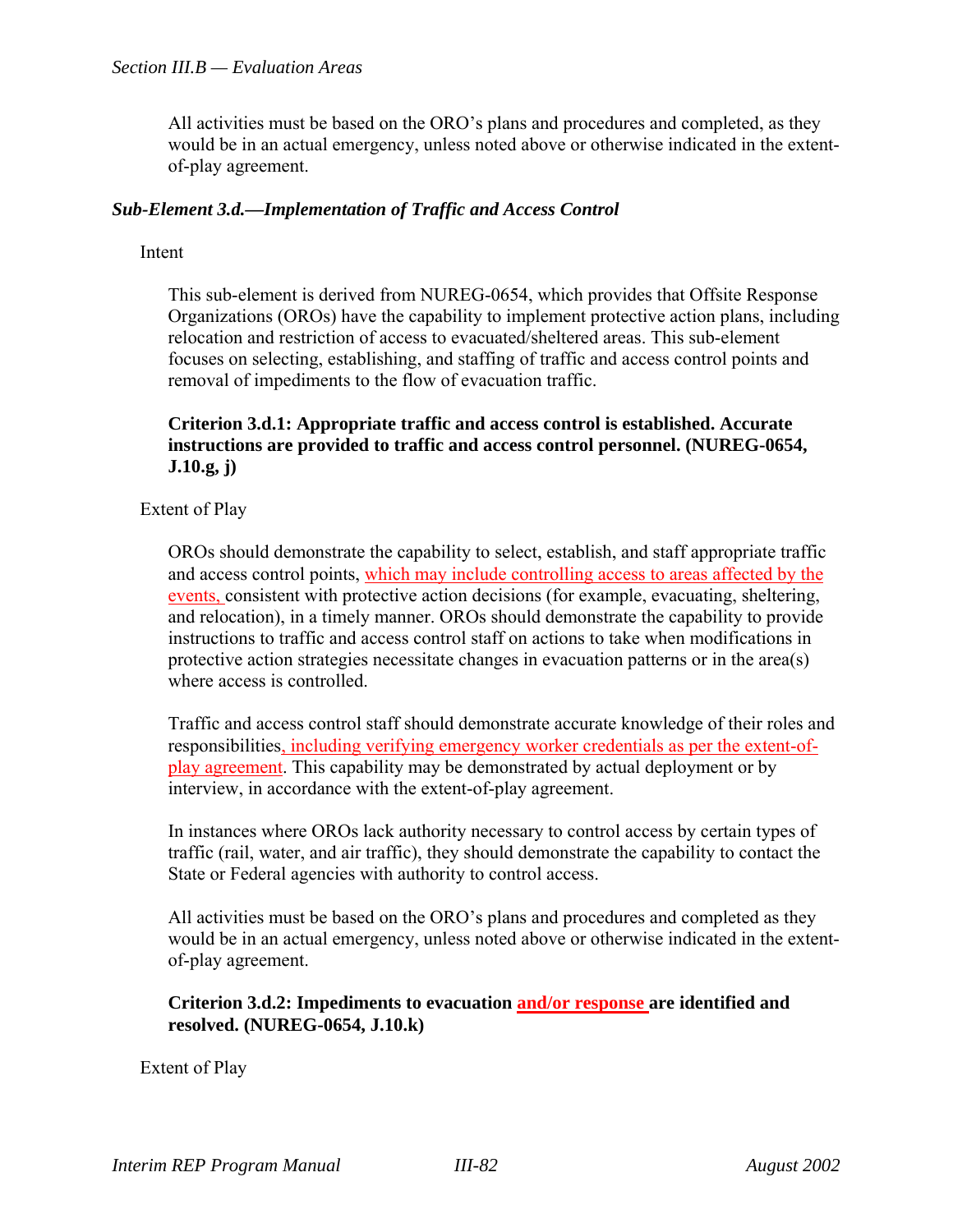OROs should demonstrate the capability, as required by the scenario, to identify and take appropriate actions concerning impediments to evacuation and/or response. Actual dispatch of resources to deal with impediments, such as wreckers, need not be demonstrated; however, all contacts, actual or simulated, should be logged.

All activities must be based on the ORO's plans and procedures and completed as they would be in an actual emergency, unless noted above or otherwise indicated in the extentof-play agreement.

# *Sub-Element 3.e—Implementation of Ingestion Pathway Decisions*

#### Intent

This sub-element is derived from NUREG-0654, which provides that OROs should have the capability to implement protective actions, based on criteria recommended by current Food and Drug Administration guidance, for the ingestion pathway zone (IPZ), the area within an approximate 50-mile radius of the nuclear power plant. This sub-element focuses on those actions required for implementation of protective actions.

#### **Criterion 3.e.1: The ORO demonstrates the availability and appropriate use of adequate information regarding water, food supplies, milk, and agricultural production within the ingestion exposure pathway emergency planning zone for implementation of protective actions. NUREG-0654, J.9, 11)**

#### Extent of Play

Applicable OROs should demonstrate the capability to secure and utilize current information on the locations of dairy farms, meat and poultry producers, fisheries, fruit growers, vegetable growers, grain producers, food processing plants, and water supply intake points to implement protective actions within the ingestion pathway EPZ. OROs should use Federal resources as identified in the FRERP, and other resources (e.g., compacts, nuclear insurers, etc.), if available. Evaluation of this criterion will take into consideration the level of Federal and other resources participating in the exercise.

All activities must be based on the ORO's plans and procedures and completed as they would be in an actual emergency, unless noted above or otherwise indicated in the extentof-play agreement.

#### **Criterion 3.e.2: Appropriate measures, strategies, and pre-printed instructional material are developed for implementing protective action decisions for contaminated water, food products, milk, and agricultural production. (NUREG-0654, J.9, 11)**

Extent of Play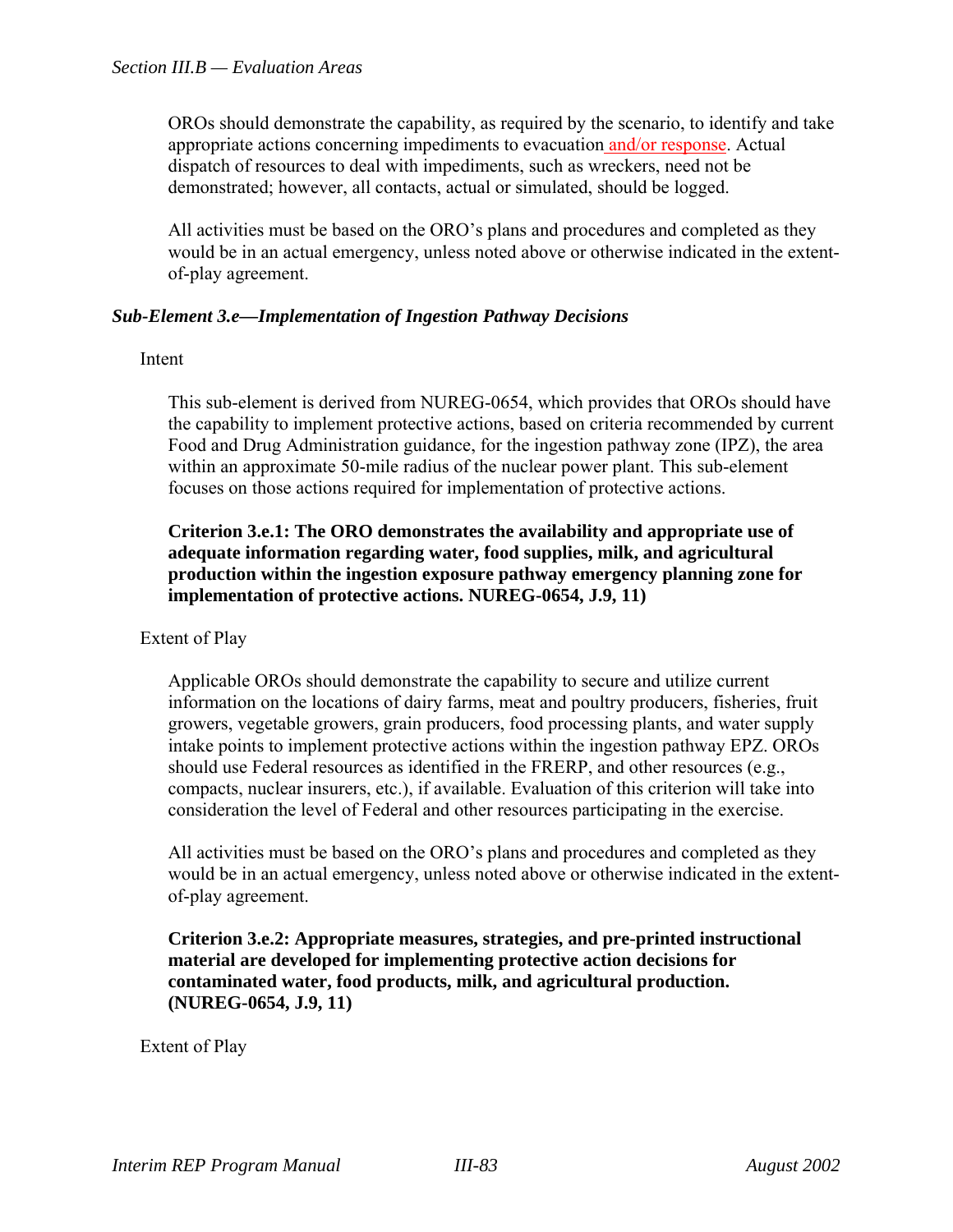# **EVALUATION AREA 4**

#### **Field Measurement and Analysis**

#### *Sub-Element 4.a—Plume Phase Field Measurements and Analyses*

#### Intent

This sub-element is derived from NUREG-0654, which provides that Offsite Response Organizations (OROs) should have the capability to deploy field teams with the equipment, methods, and expertise necessary to determine the location of airborne radiation and particulate deposition on the ground from an airborne plume. In addition, NUREG-0654 indicates that OROs should have the capability to use field teams within the plume emergency planning zone to detect airborne radioiodine in the presence of noble gases and to detect radioactive particulate material in the airborne plume. In the event of an accident at a nuclear power plant, the possible release of radioactive material may pose a risk to the nearby population and environment. Although accident assessment methods are available to project the extent and magnitude of a release, these methods are subject to large uncertainties. During an accident, it is important to collect field radiological data in order to help characterize any radiological release. Adequate equipment and procedures are essential to such field measurement efforts.

#### **Criterion 4.a.1: The field teams are equipped to perform field measurements of direct radiation exposure (cloud and ground shine) and to sample airborne radioiodine and particulates. (NUREG-0654, H.10; I.7, 8, 9)**

#### Extent of Play

Responsible OROs should demonstrate the capability to brief teams on predicted plume location and direction, travel speed, and exposure control procedures before deployment. During a hostile action-based event, the deployment of field teams should be coordinated with the incident command structure. In addition, field teams may be staged during the initial phase of a hostile action-based event until conditions surrounding the nuclear power plant site are understood.

Field teams should be equipped with all instrumentation and supplies necessary to accomplish their mission. This should include instruments capable of measuring gamma exposure rates and detecting the presence of beta radiation. These instruments should be capable of measuring a range of activity and exposure, including radiological protection/exposure control of team members and detection of activity on the air sample collection media, consistent with the intended use of the instrument and the ORO's plans and procedures. An appropriate radioactive check source should be used to verify proper operational response for each low range radiation measurement instrument (less than 1 R/hr) and for high range instruments when available. If a source is not available for a high range instrument, a procedure should exist to operationally test the instrument before entering an area where only a high range instrument can make useful readings.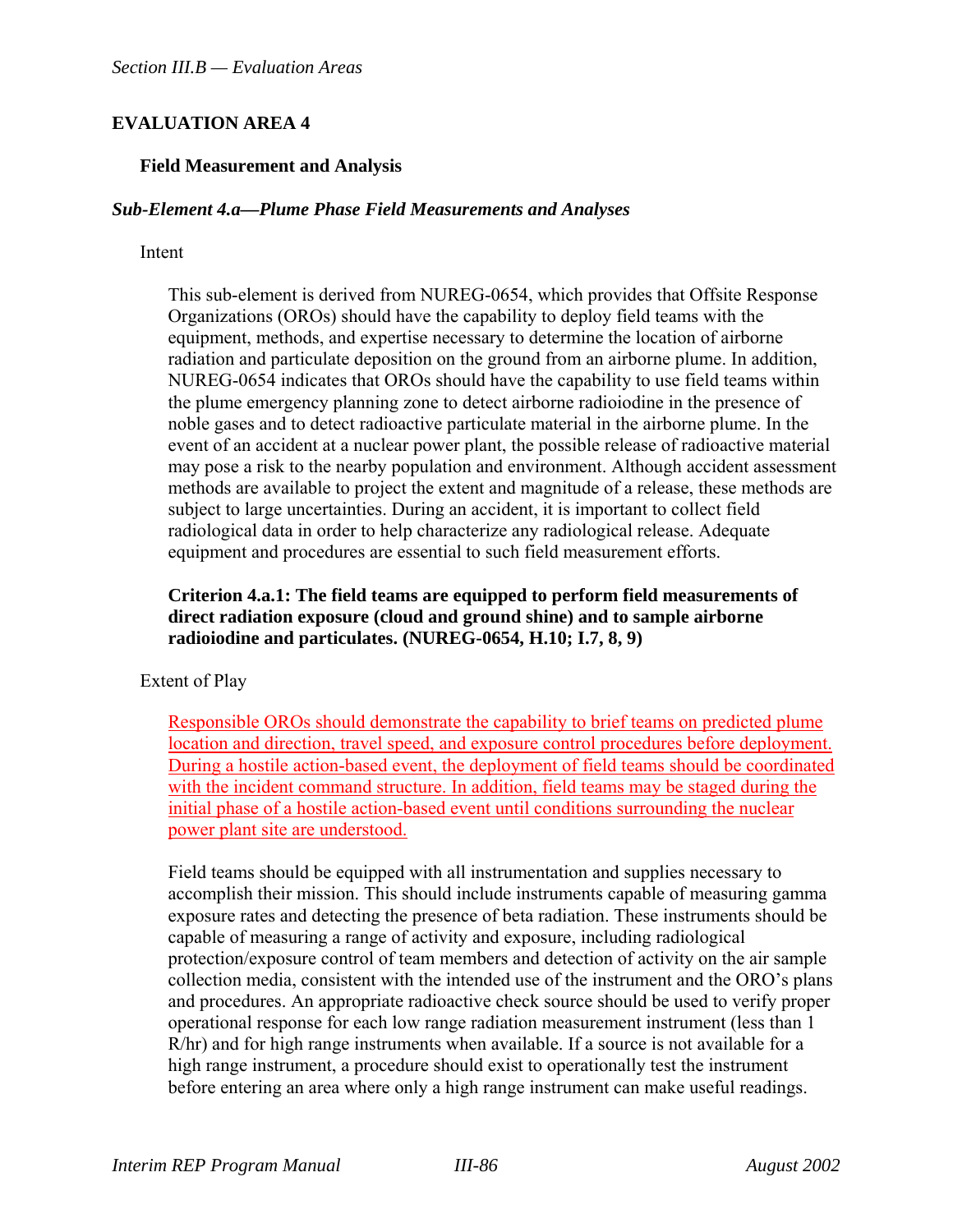#### *Section III.B — Evaluation Areas*

For exercise purposes, timely is defined as "the responsible ORO personnel/representatives demonstrate actions to disseminate the appropriate information/instructions with a sense of urgency and without undue delay." If message dissemination is to be identified as not having been accomplished in a timely manner, the evaluator(s) will document a specific delay or cause as to why a message was not considered timely.

Procedures to broadcast the message should be fully demonstrated as they would in an actual emergency up to the point of transmission. Broadcast of the message(s) or test messages *is not* required. The alert signal activation may be simulated. However, the procedures should be demonstrated up to the point of actual activation.

The capability of the primary notification system to broadcast an instructional message on a 24-hour basis should be verified during an interview with appropriate personnel from the primary notification system.

All activities for this criterion must be based on the ORO's plans and procedures and completed as they would be in an actual emergency, except as noted above or otherwise indicated in the extent-of-play agreement.

#### **Criterion 5.a.2: [Reserved**]

 **Criterion 5.a.3: Activities associated with FEMA approved exception areas (where applicable) are completed within 45 minutes following the initial decision by authorized offsite emergency officials to notify the public of an emergency situation. Backup alert and notification of the public is completed within 45 minutes following the detection by the ORO of a failure of the primary alert and notification system. (NUREG-0654, E. 6, Appendix 3.B.2.c)** 

#### Extent of Play

Offsite Response Organizations (OROs) with FEMA-approved exception areas (identified in the approved Alert and Notification System Design Report) 5–10 miles from the nuclear power plant should demonstrate the capability to accomplish primary alerting and notification of the exception area(s) within 45 minutes following the initial decision by authorized offsite emergency officials to notify the public of an emergency situation. The 45-minute clock will begin when the OROs make the decision to activate the alert and notification system for the first time for a specific emergency situation. The initial message should, at a minimum, include: a statement that an emergency exists at the plant and where to obtain additional information.

For exception area alerting, at least one route needs to be demonstrated and evaluated. The selected route(s) should vary from exercise to exercise. However, the most difficult route should be demonstrated at least once every six years. All alert and notification activities along the route should be simulated (that is, the message that would actually be used is read for the evaluator, but not actually broadcast) as agreed upon in the extent-of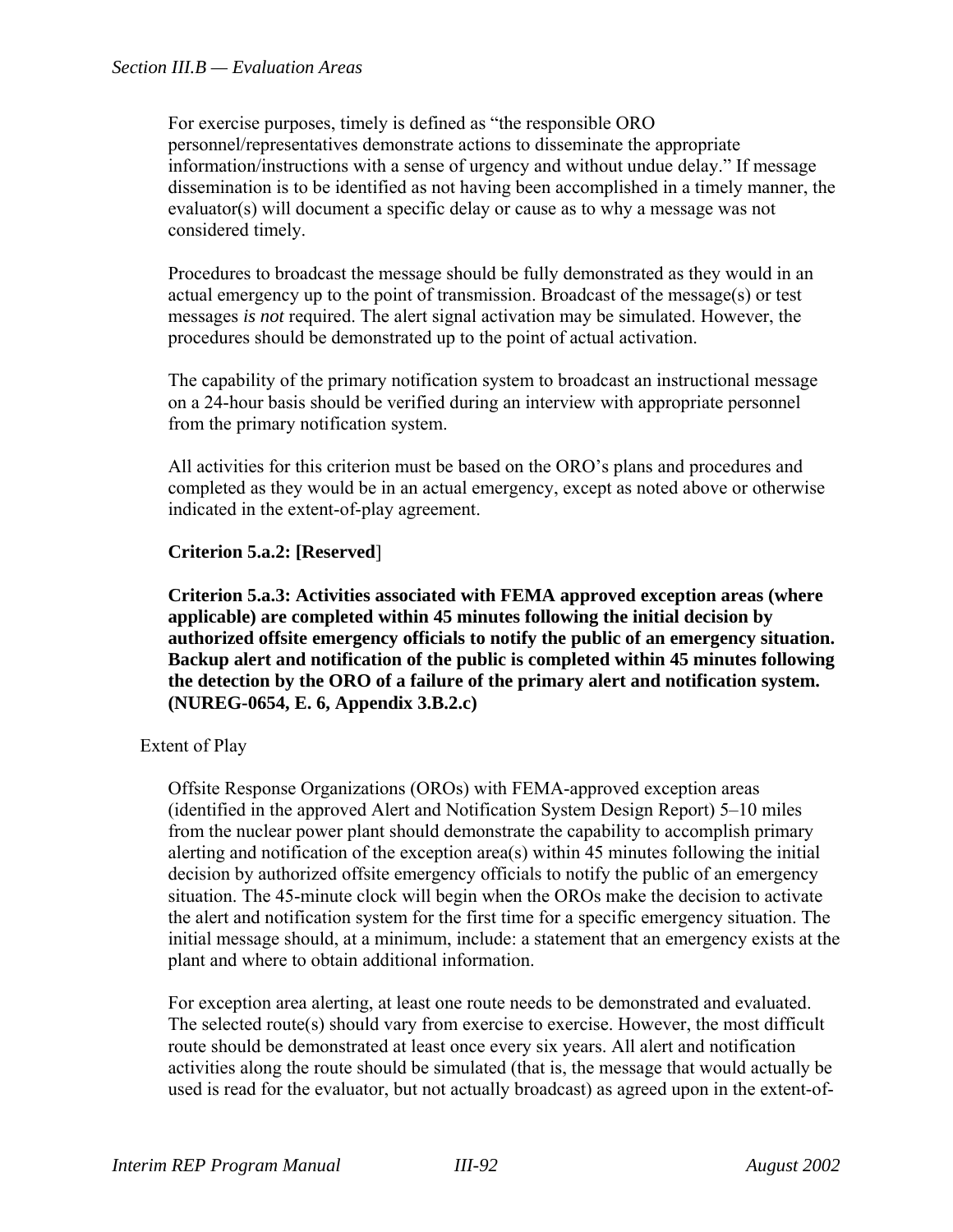play. Actual testing of the mobile public address system will be conducted at some agreed-upon location.

Backup alert and notification of the public should be completed within 45 minutes following the detection by the ORO of a failure of the primary alert and notification system. Backup route alerting only needs to will be demonstrated and evaluated, in accordance with the ORO's plan and/or procedures and the extent-of-play agreement, if the exercise scenario calls for failure of any portion of the primary system(s), or if any portion of the primary system(s) actually fails to function. Backup route alerting should also be demonstrated in conjunction with hostile action-based event scenarios where resource restrictions in responding to the event at the nuclear power plant site may impact the ability to perform backup route alerting. If demonstrated, only one route needs to be selected and demonstrated. All alert and notification activities along the route should be simulated (that is, the message that would actually be used is read for the evaluator, but not actually broadcast) as agreed upon in the extent-of-play. Actual testing of the mobile public address system will be conducted at some agreed-upon location.

All activities for this criterion must be based on the ORO's plans and procedures and completed as they would be in an actual emergency, except as noted above or otherwise indicated in the extent-of-play agreement.

# *Sub-Element 5.b—Emergency Information and Instructions for the Public and the Media*

#### Intent

This sub-element is derived from NUREG-0654, which provides that Offsite Response Organizations (OROs) should have the capability to disseminate to the public appropriate emergency information and instructions, including any recommended protective actions. In addition, NUREG-0654 provides that OROs should ensure that the capability exists for providing information to the media. This includes the availability of a physical location for use by the media during an emergency. NUREG-0654 also provides that a system should be available for dealing with rumors. This system will hereafter be known as the public inquiry hotline.

#### **Criterion 5.b.1: OROs provide accurate emergency information and instructions to the public and the news media in a timely manner. (NUREG-0654, E. 5, 7; G.3.a, G.4.c)**

#### Extent of Play

Subsequent emergency information and instructions should be provided to the public and the media in a timely manner (will not be subject to specific time requirements). For exercise purposes, timely is defined as "the responsible ORO personnel/representatives demonstrate actions to disseminate the appropriate information/instructions with a sense of urgency and without undue delay." If message dissemination is to be identified as not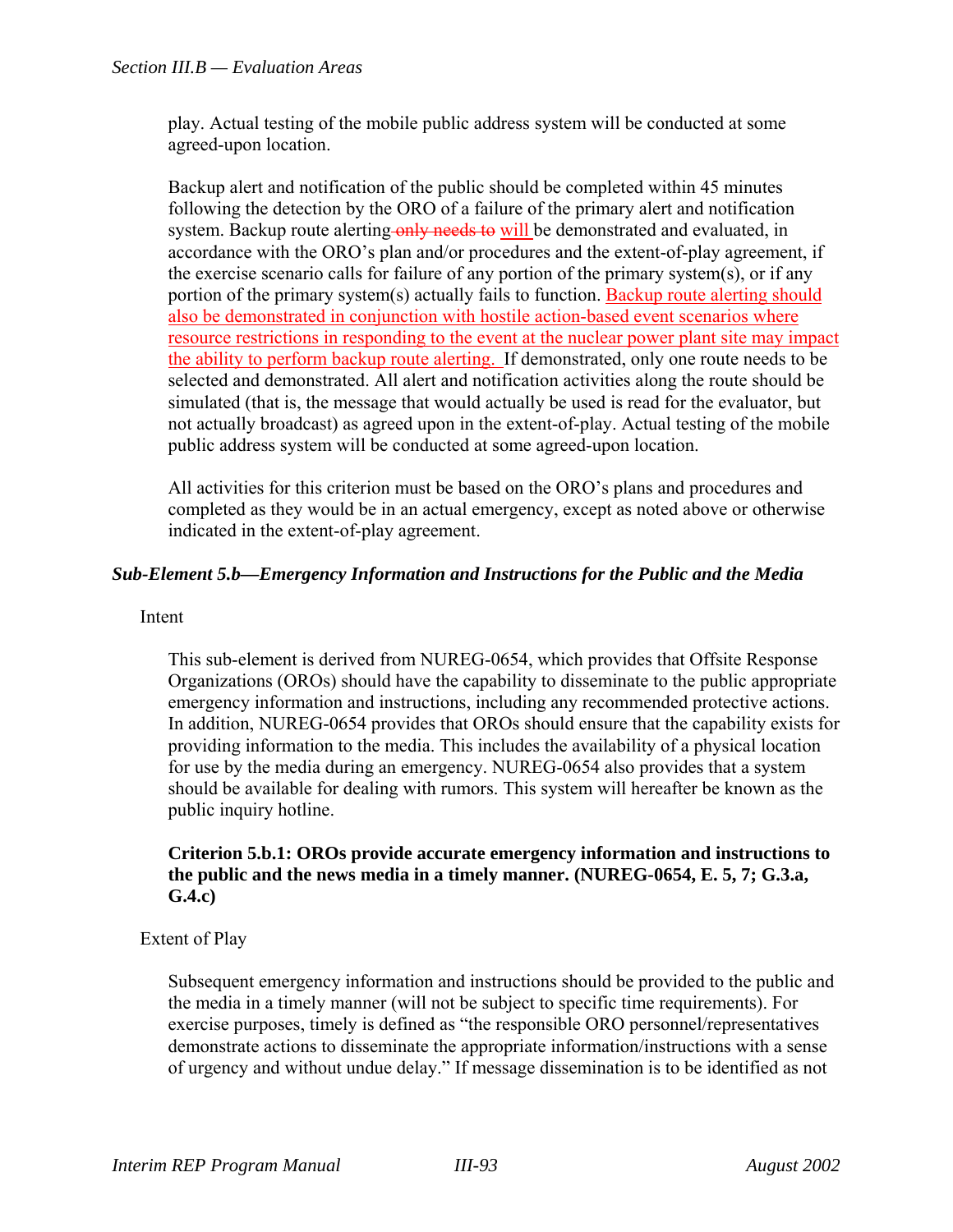having been accomplished in a timely manner, the evaluator(s) will document a specific delay or cause as to why a message was not considered timely.

The ORO should ensure that emergency information and instructions are consistent with protective action decisions made by appropriate officials. The emergency information should contain all necessary and applicable instructions ( for example, evacuation instructions, evacuation routes, reception center locations, what to take when evacuating, information concerning pets, shelter-in-place instructions, information concerning protective actions for schools and special populations, public inquiry telephone number, etc.) to assist the public in carrying out protective action decisions provided to them. The ORO should also be prepared to disclose and explain the Emergency Classification Level (ECL) of the incident. At a minimum, this information must be included in media briefings and/or media releases. OROs should demonstrate the capability to use language that is clear and understandable to the public within both the plume and ingestion pathway EPZs. This includes demonstration of the capability to use familiar landmarks and boundaries to describe protective action areas.

The emergency information should be all-inclusive by including previously identified protective action areas that are still valid, as well as new areas. The OROs should demonstrate the capability to ensure that emergency information that is no longer valid is rescinded and not repeated by broadcast media. In addition, the OROs should demonstrate the capability to ensure that current emergency information is repeated at pre-established intervals in accordance with the plan and/or procedures. OROs should demonstrate the capability to develop emergency information in a non-English language when required by the plan and/or procedures.

If ingestion pathway measures are exercised, OROs should demonstrate that a system exists for rapid dissemination of ingestion pathway information to pre-determined individuals and businesses in accordance with the ORO's plan and/or procedures.

OROs should demonstrate the capability to provide timely, accurate, concise, and coordinated information to the news media for subsequent dissemination to the public. This would include demonstration of the capability to conduct timely and pertinent media briefings and distribute media releases as the situation warrants. The OROs should demonstrate the capability to respond appropriately to inquiries from the news media. All information presented in media briefings and media releases should be consistent with protective action decisions and other emergency information provided to the public. Copies of pertinent emergency information (for example, Emergency Alert System [EAS] messages and media releases) and media information kits should be available for dissemination to the media.

OROs should demonstrate that an effective system is in place for dealing with calls to the public inquiry hotline. Hotline staff should demonstrate the capability to provide or obtain accurate information for callers or refer them to an appropriate information source. Information from the hotline staff, including information that corrects false or inaccurate